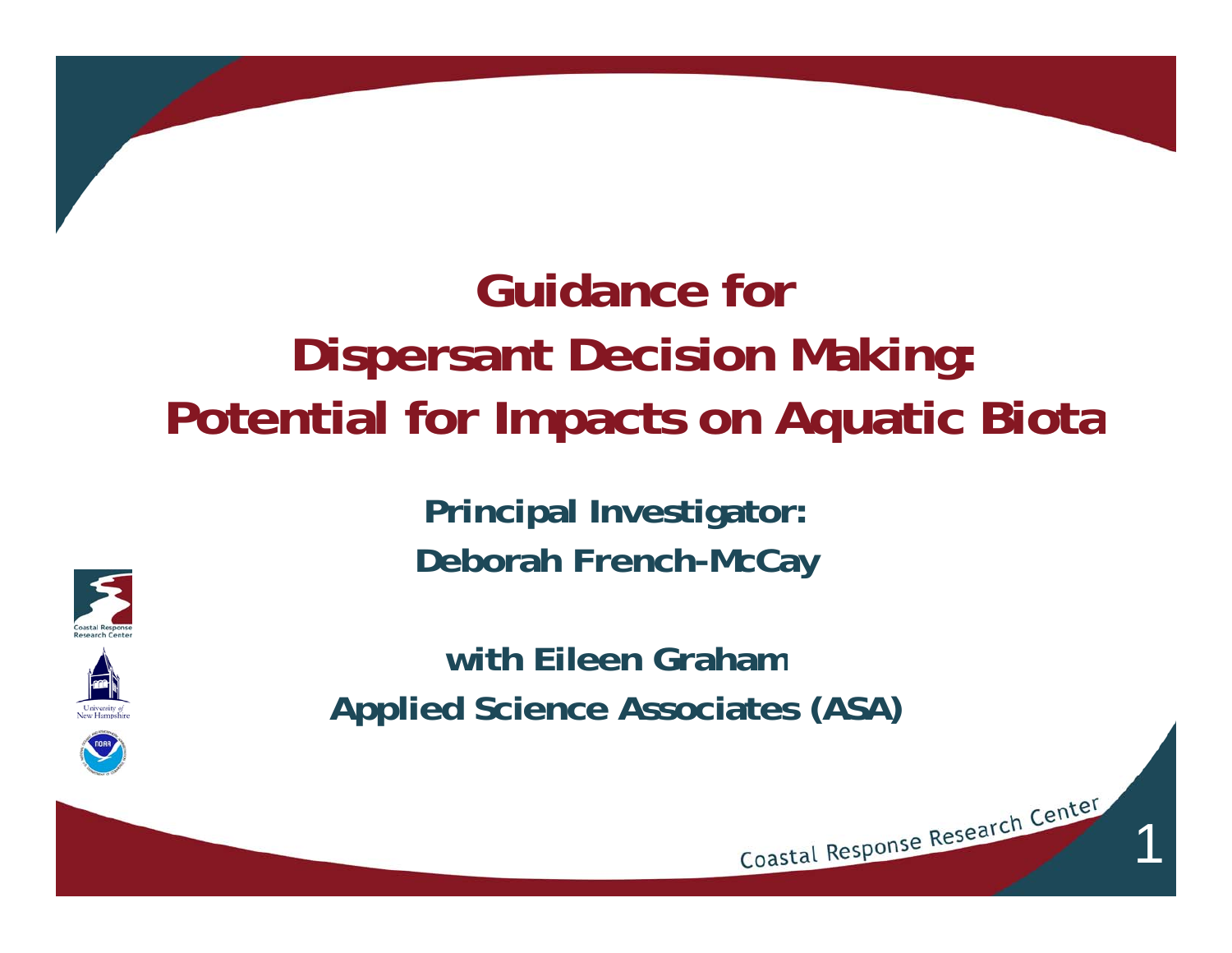#### **Problem Addressed**

Spill Response – Biologically/Ecologically Driven: **T d ra de-off d i i i b d ff decisions n response based on expected level of resource injury**

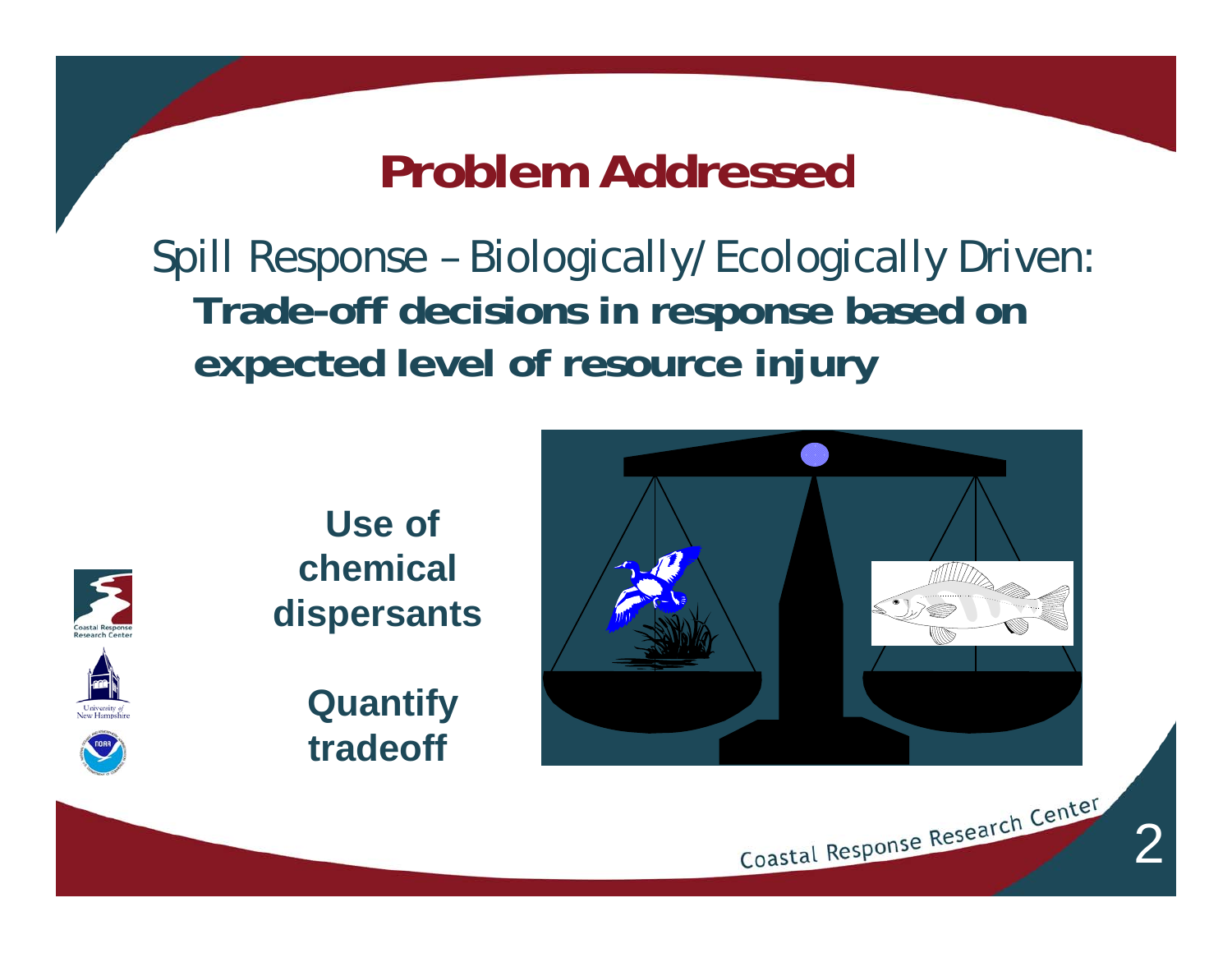### **Oil Spill Impact Guide (OSIG)**

**Use oil fate and biological exposure modeling to quantify impacts** 

- **Area and Volume Indices**
	- **Surface area impacted by floating oil**
	- **Water volume adversely affected by dispersed oil and dissolved hydrocarbons**



- **Birds (numbers)**
- **Fish and invertebrates (biomass)**





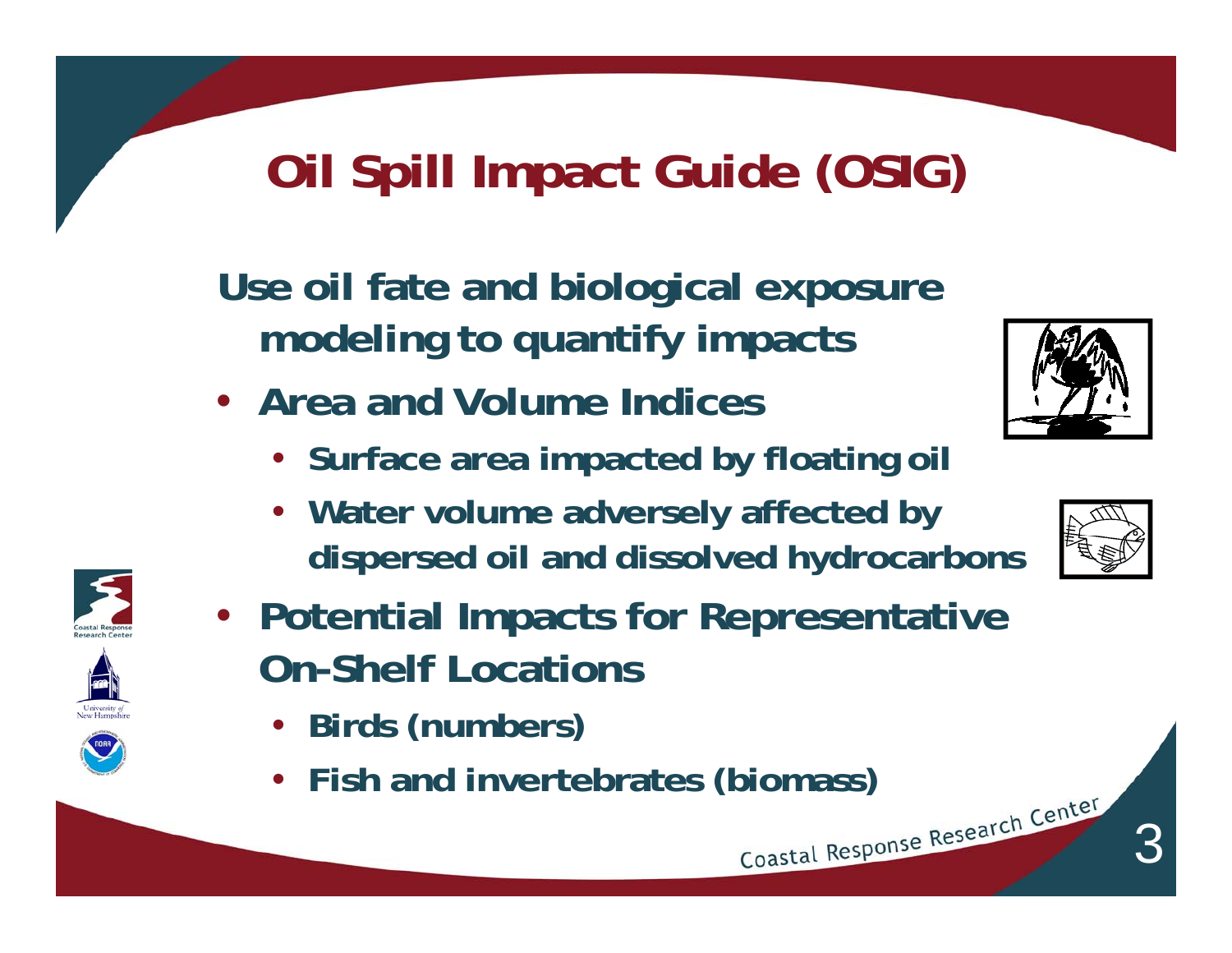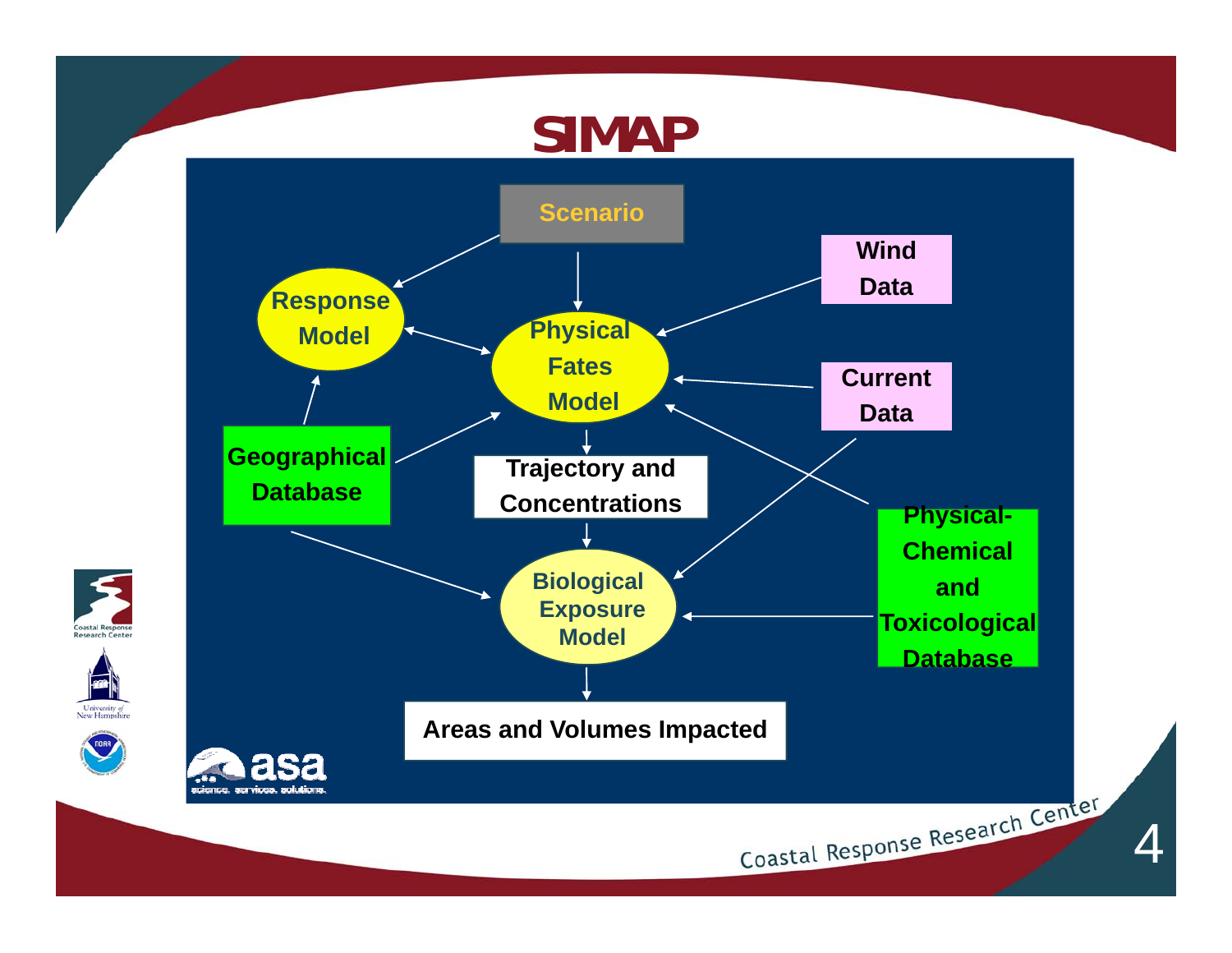### **Toxic Components of Oil (Additive Effects)**

**Aliphatics = (e.g., alkanes) – more volatile than soluble**

**Monoaromatic Hydrocarbons (MAHs)**

- • **Benzene, Toluene, Ethylbenzene and Xylenes = BTEX – highly soluble, highly volatile, here there i n derately** toxic
	- **Alkyl-substituted Benzenes – soluble, less volatile, more toxic**

**Polynuclear Aromatic Hydrocarbons (PAHs)**

- • **Naphthalenes (2-ring PAHs)**
	- **soluble, less volatile, more toxic**
	- **with more alkyl chains, less soluble but more toxic**
- • **3 ring PAHs : Phenanthrenes, Fluorenes, Dibenzothiophenes**
- •**4 -ring PAHs –parent compounds bioavailable**
- •**larger PAHs insoluble**

 $\sum$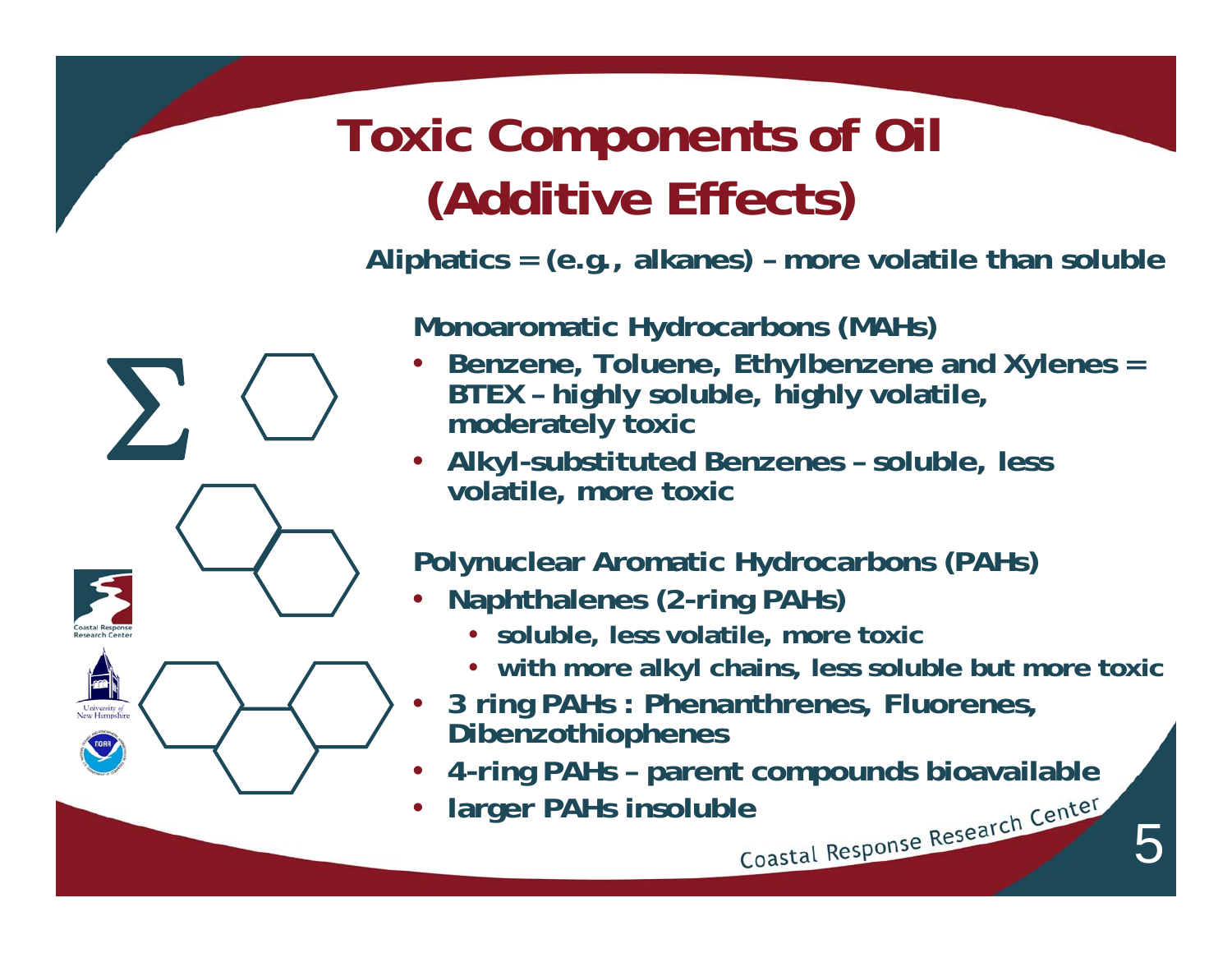#### **Important Fate Processes**







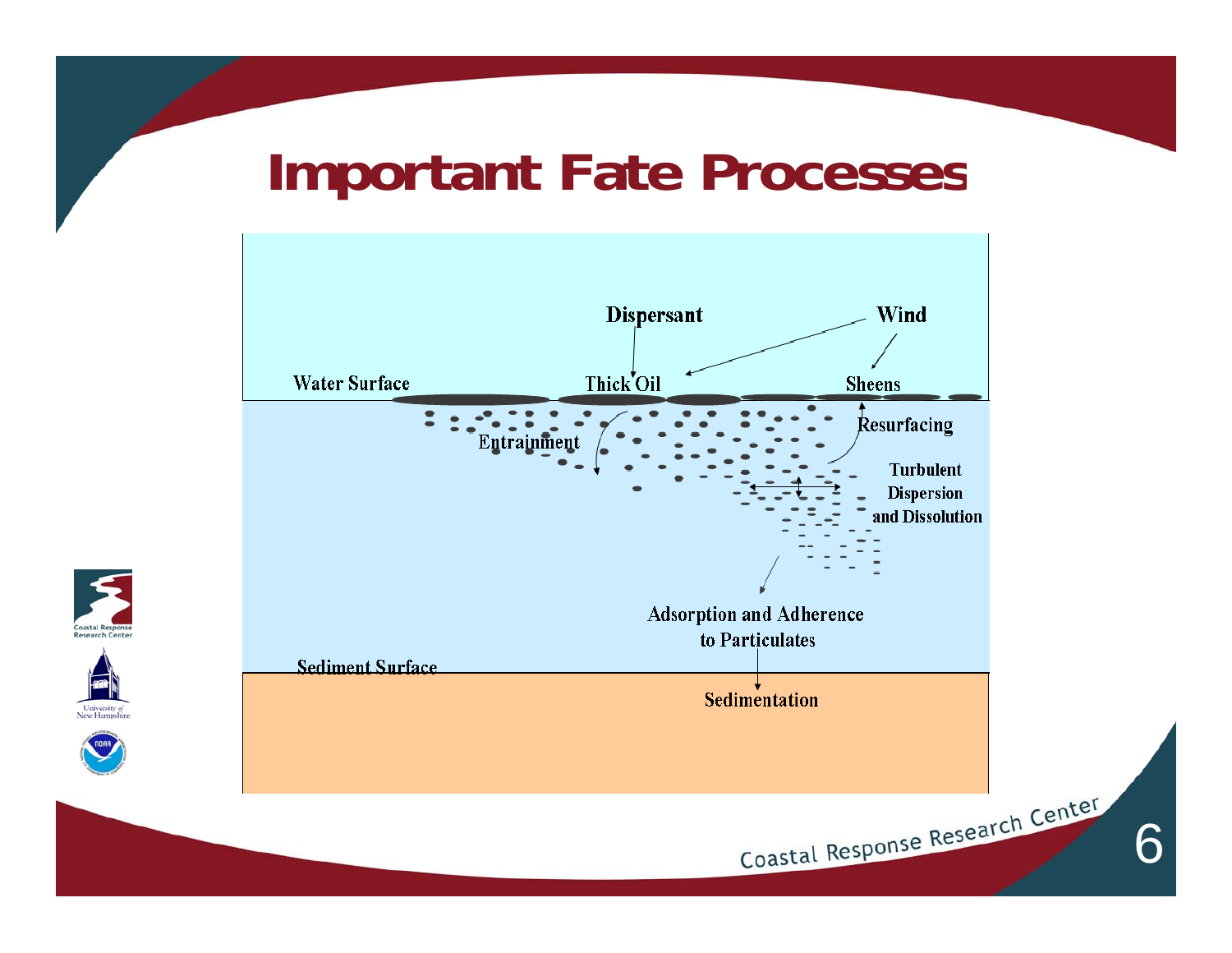## **Biological Exposure Model**

#### **Organisms classified b y behavior**

- **Wildlife**
	- **% of time on water surface**
	- **Habitats used**
	- **Feathers & fur**
- **Fish and Invertebrates** 
	- **Swimming**
	- **Drift with currents**
	- **Stationary**

•

 **Movements of organisms are tracked to calculate f i di id l exposure of ndi viduals**

**Impact a function of dose**

- **Wildlife**
	- **Area swept Sl k h kSlick thickness**
- **Fish and Invertebrates**
	- **PAH Concentration (water, sediment pore water) Exposure time**

Coastal Response Research Center

7

**Temperature**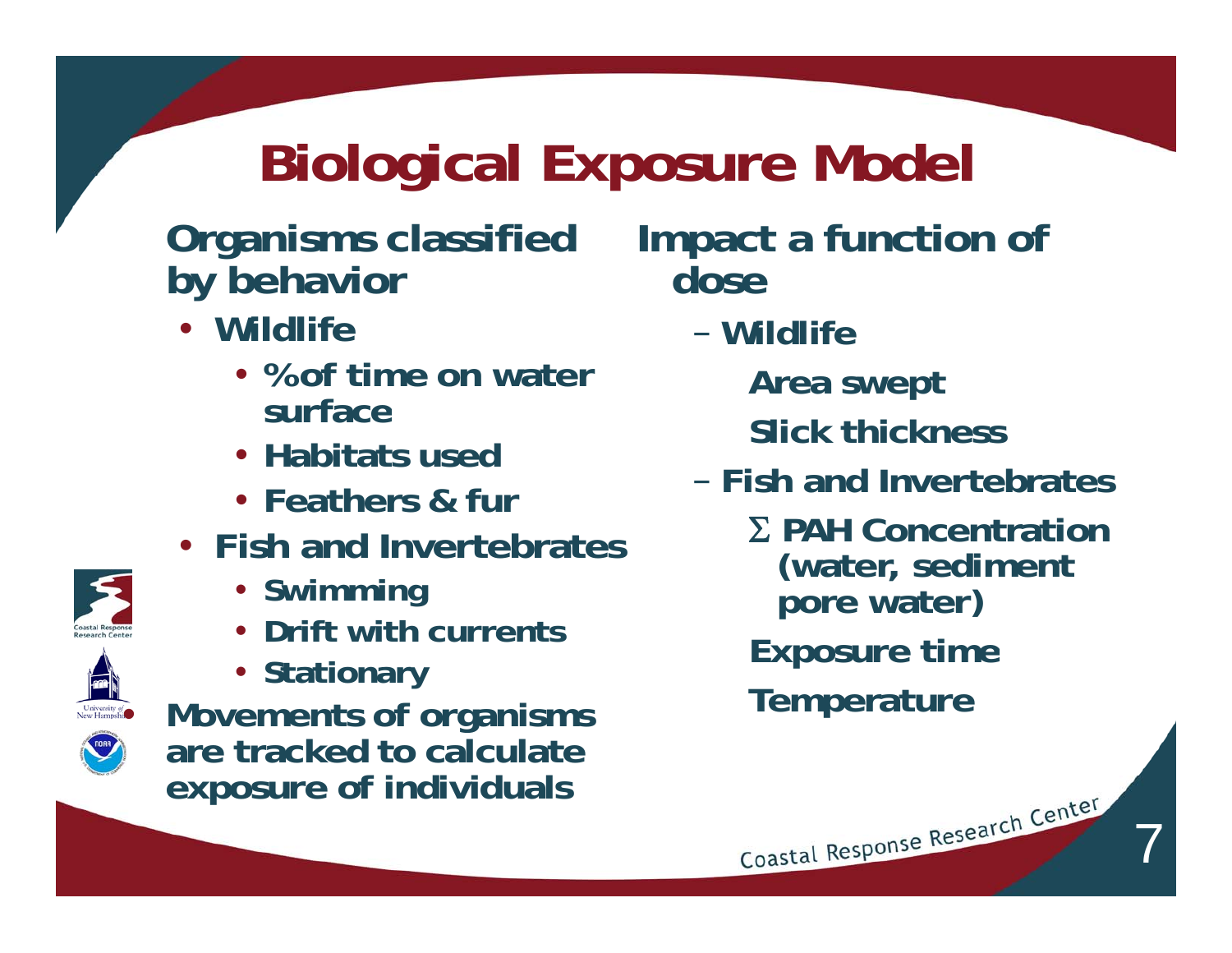#### **Validation – Wildlife**



Coastal Research

University of<br>New Hampshi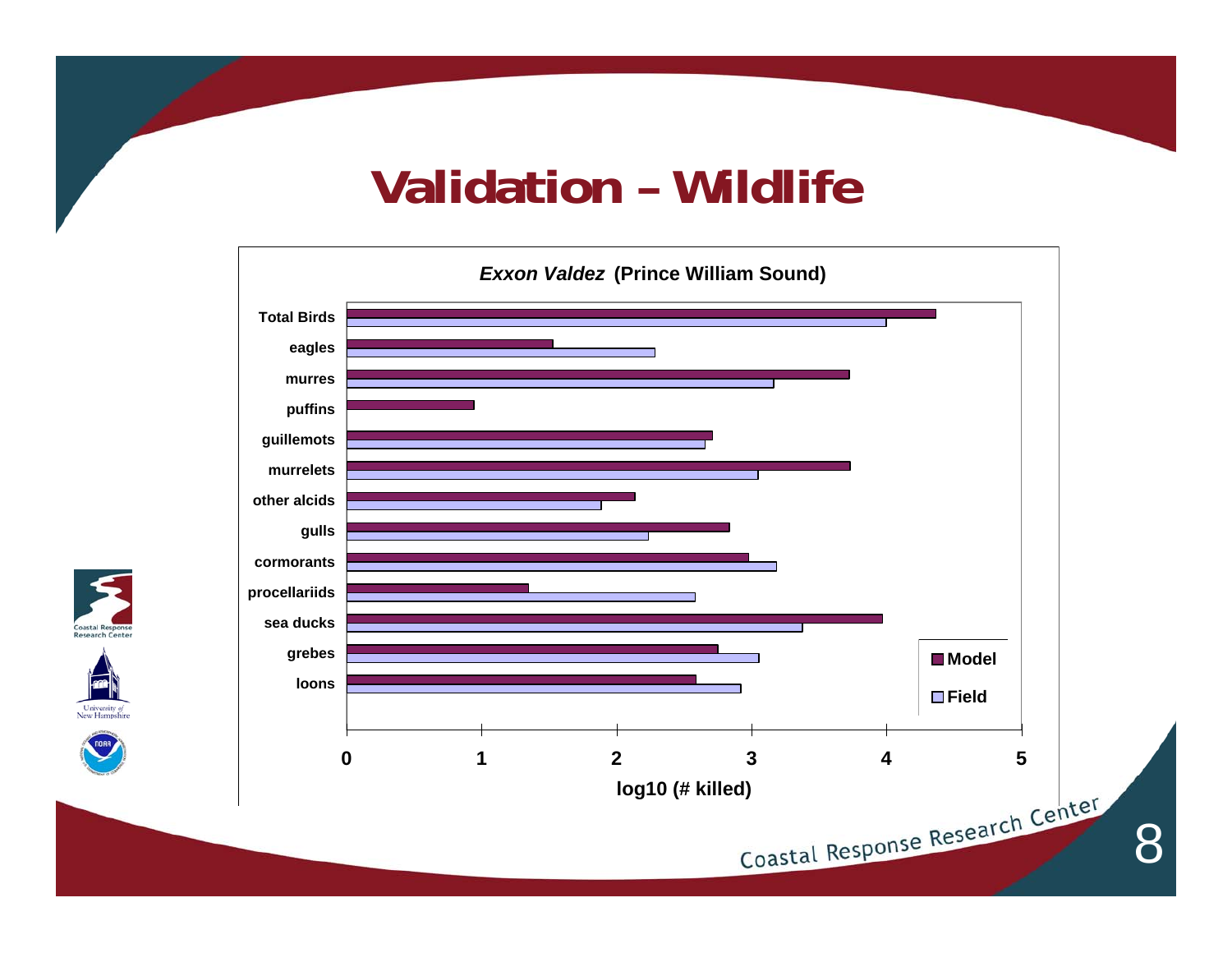## **Validation – Fish and Invertebrate Toxicity**

- • **Oil bioassays (French McCay, 2002; Envir. Tox & Chem Vol. 10)**
	- **24 data sets (2 to 91 species tested)**
	- **For all data sets: model not significantly different from observed**
- • *N th C North Cape* **Oil S ill (RI J 1996) Spill (RI, Jan 1996): Lobsters**
	- **Field estimate 9 million**
	- **Model estimate 8.3 million** 
		- **(using best estimate of toxicity)**
	- **Strandings on beaches: 3 million**

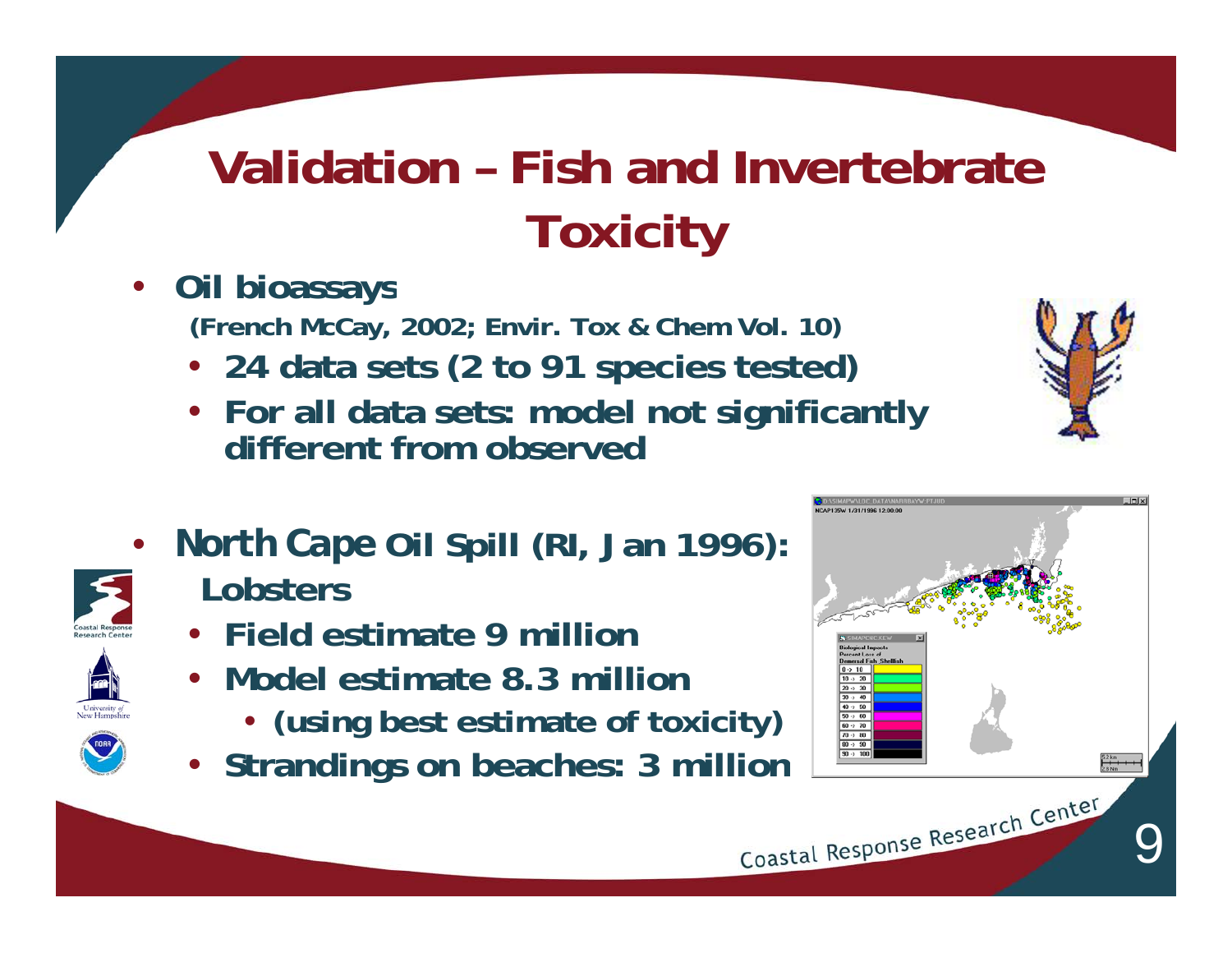### **LC50 for >96hrs Exposure Time**

**Species Sensitivity Ranking -- PAHs in Crudes and Fuel Oils Vertical Red Lines are Geometric Mean and Range for 95% of Species (French McCay, 2002)**

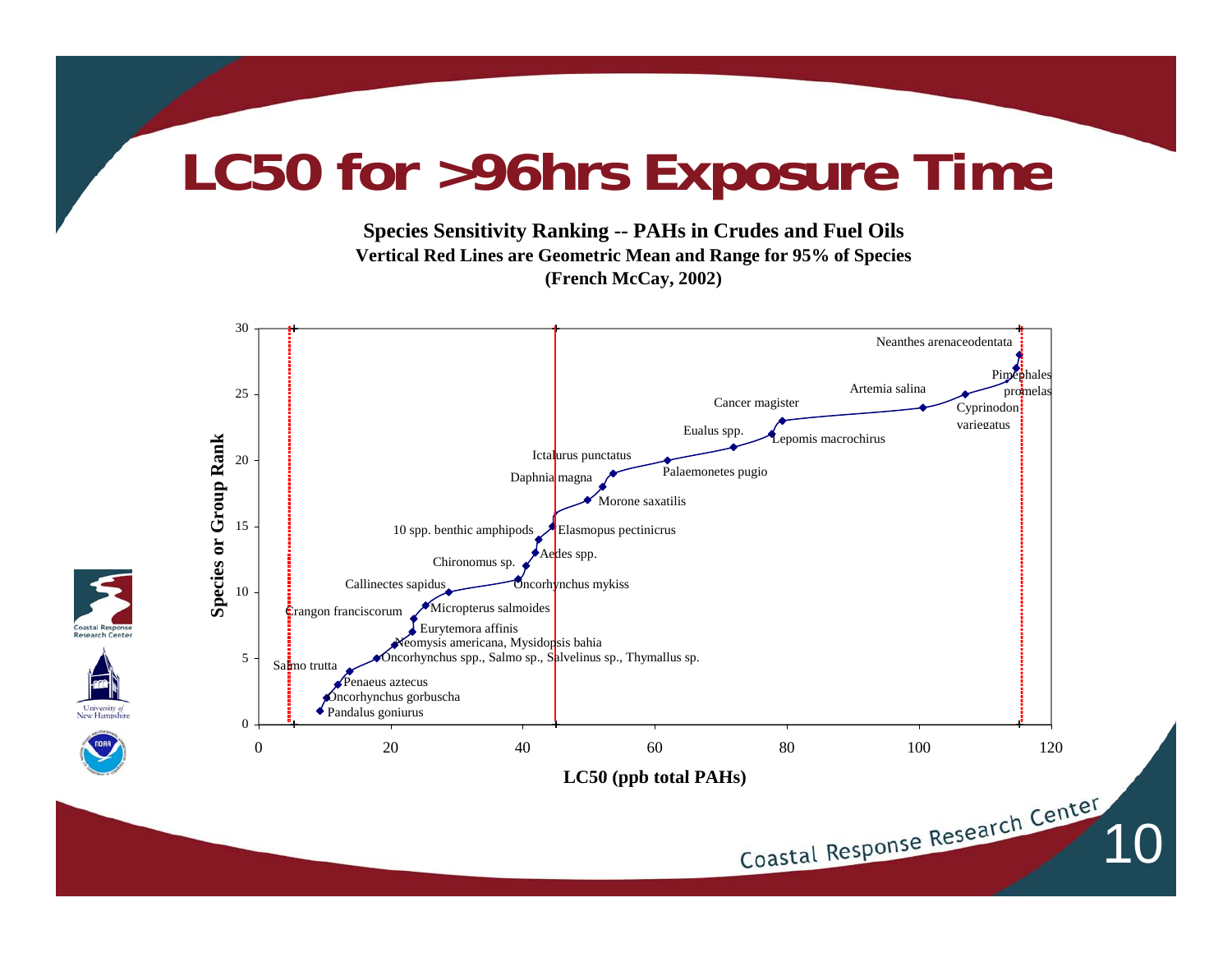# **Biological Impacts: Equivalent Areas of 100% Loss**

**Wildlife(Birds primarily) Area swept by >10 m thick oil multiplied by probability of encounter with [Area Swept ] [Probability]**









#### **Water Column(Plankton)**

**Weighted sum of volumes affected at % loss:**



11

 **[ Volume ] [ /100 ] water surface:Divide by mixed layer depth to calculate area f f i d of surfacemixed layer affected**

Coastal Response Research Center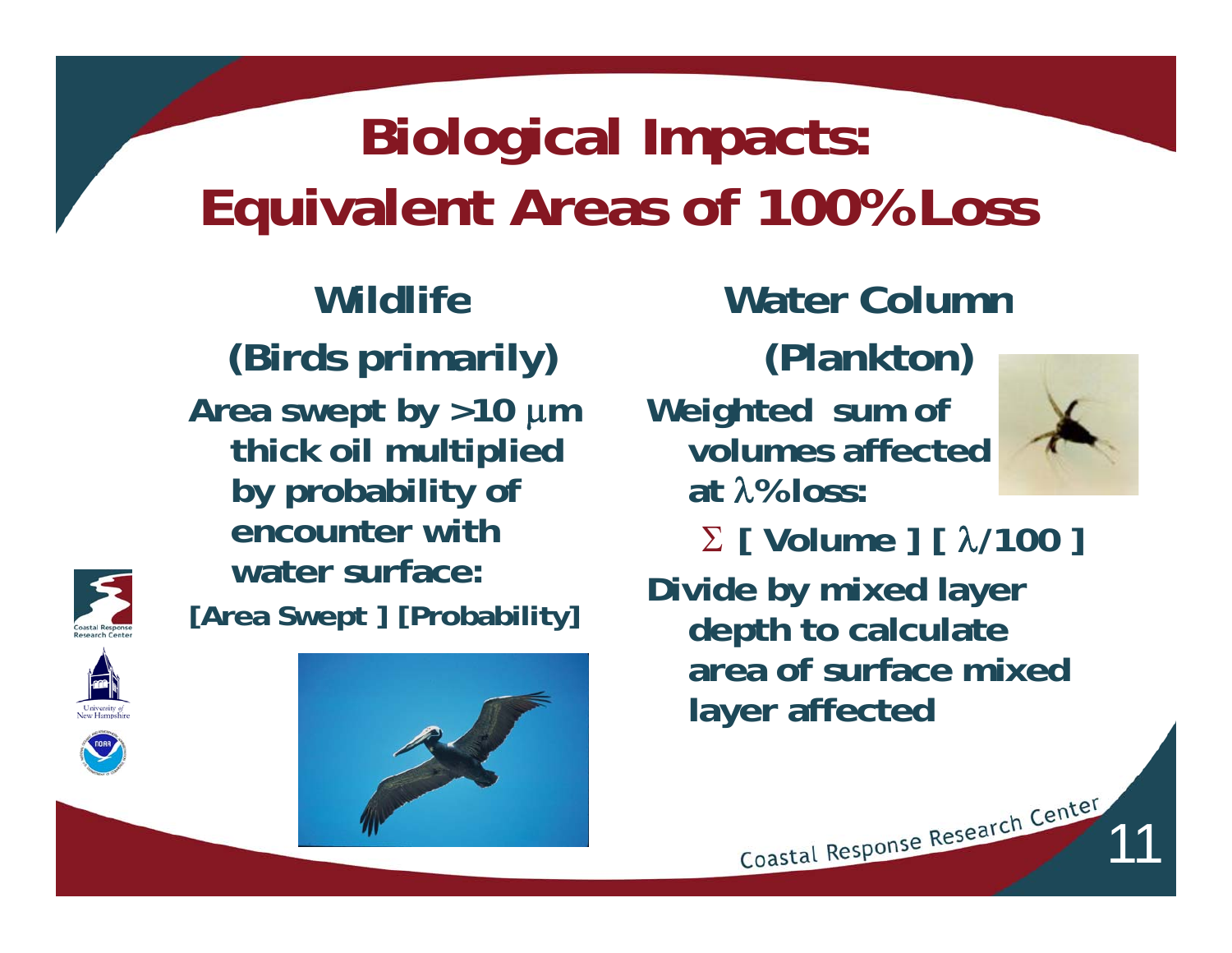## **Matrix of Model Runs**

- **Spills in open water**
- **Crude oils (which can be dispersed)**
- **Range of oil volumes (those likely to be dispersed in 1 location: < 100,000 gal)**
- **Vary key input variables determining i t mpac**
	- **Temperature**
	- **Wind (light moderate) (light,**
	- **Time oil weathered before dispersed**

12

• **Toxicity (range for 95% of species)**





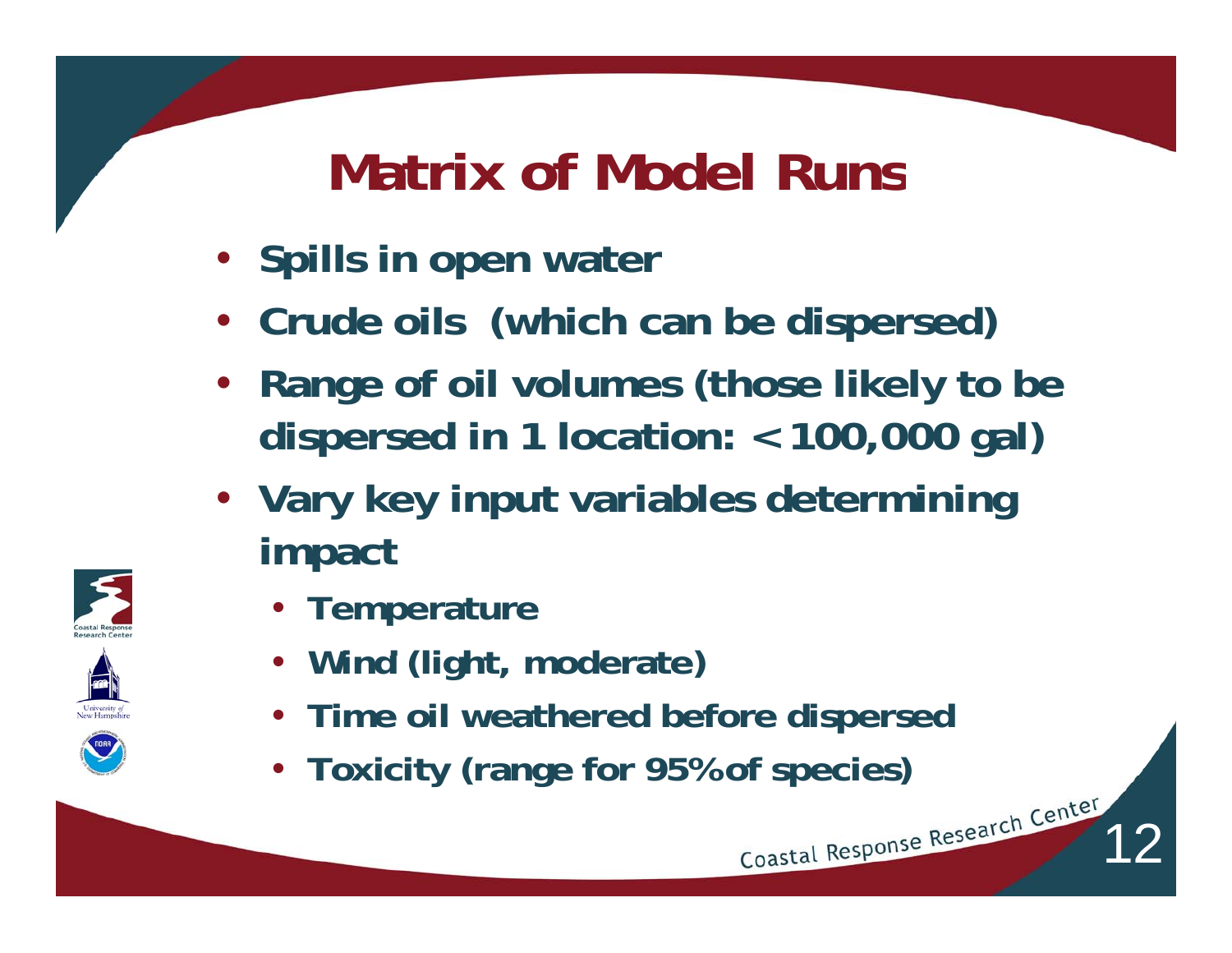# **Model Run Matrix – Biological Data**

**Representative US Shelf Biological Data (used French et al. 1996 NRDAM/CME data sets)**

- **Delmarva Shelf (province 15)**
- **No. Texas-LA Shelf (province 37)**
- **Central Calif. Shelf (province 44)**
- **Puget Sound and Straits (province 51)**
- **Prince Wm. Sound (province 55)**
- **Chukchi Sea (province 73)**

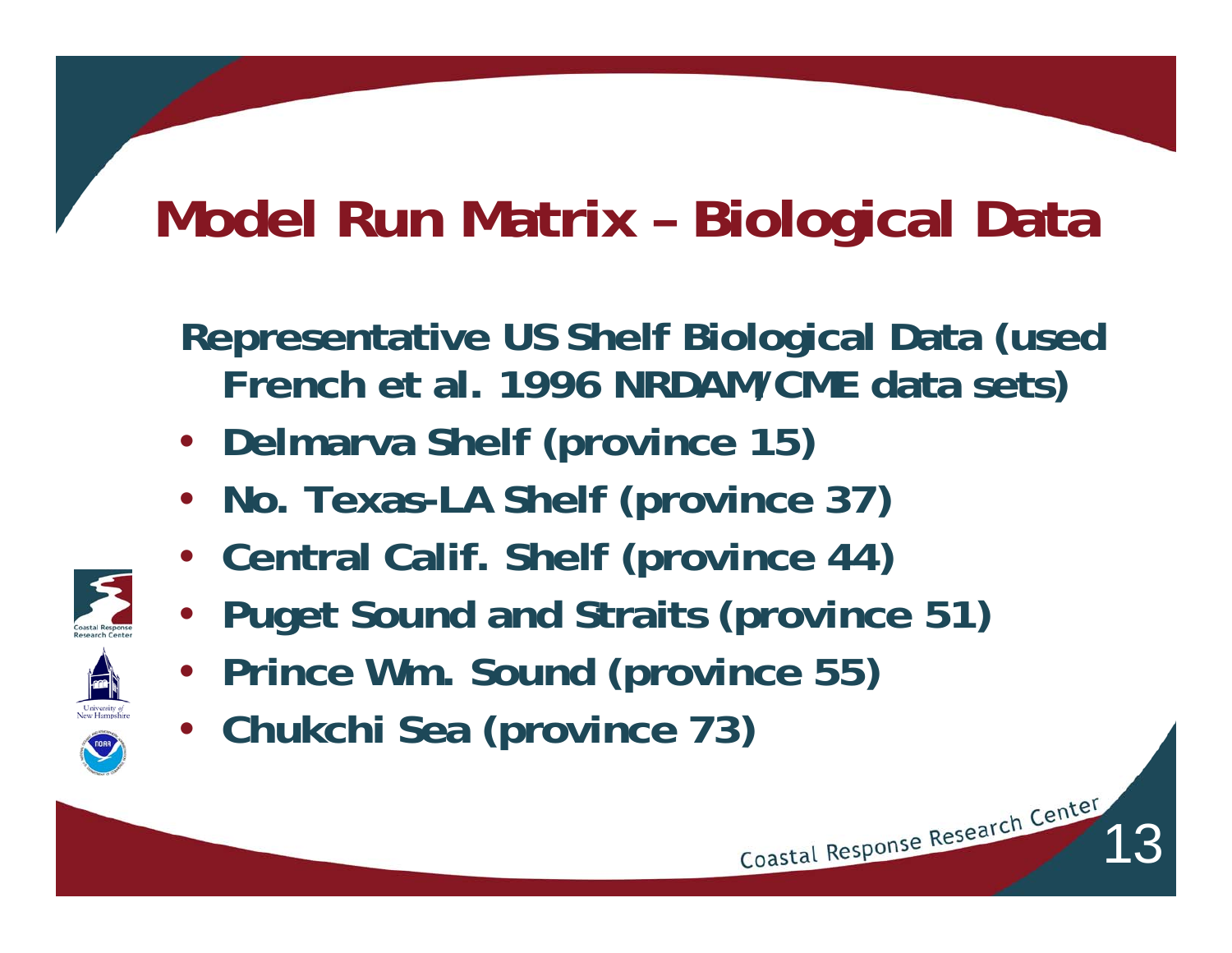## **Product**

- **Results of model matrix:** 
	- **Areas and volumes impacted**
	- **Injuries for example locations**
- **Presented in tabular and chart format (can look up order of magnitude of likely impact)**



• **Method of interpolation between results for intermediate spill volumes** 

- **Vi ll ff h bl Visually off chart or table**
- **Regressions**
- **Calculator in Excel**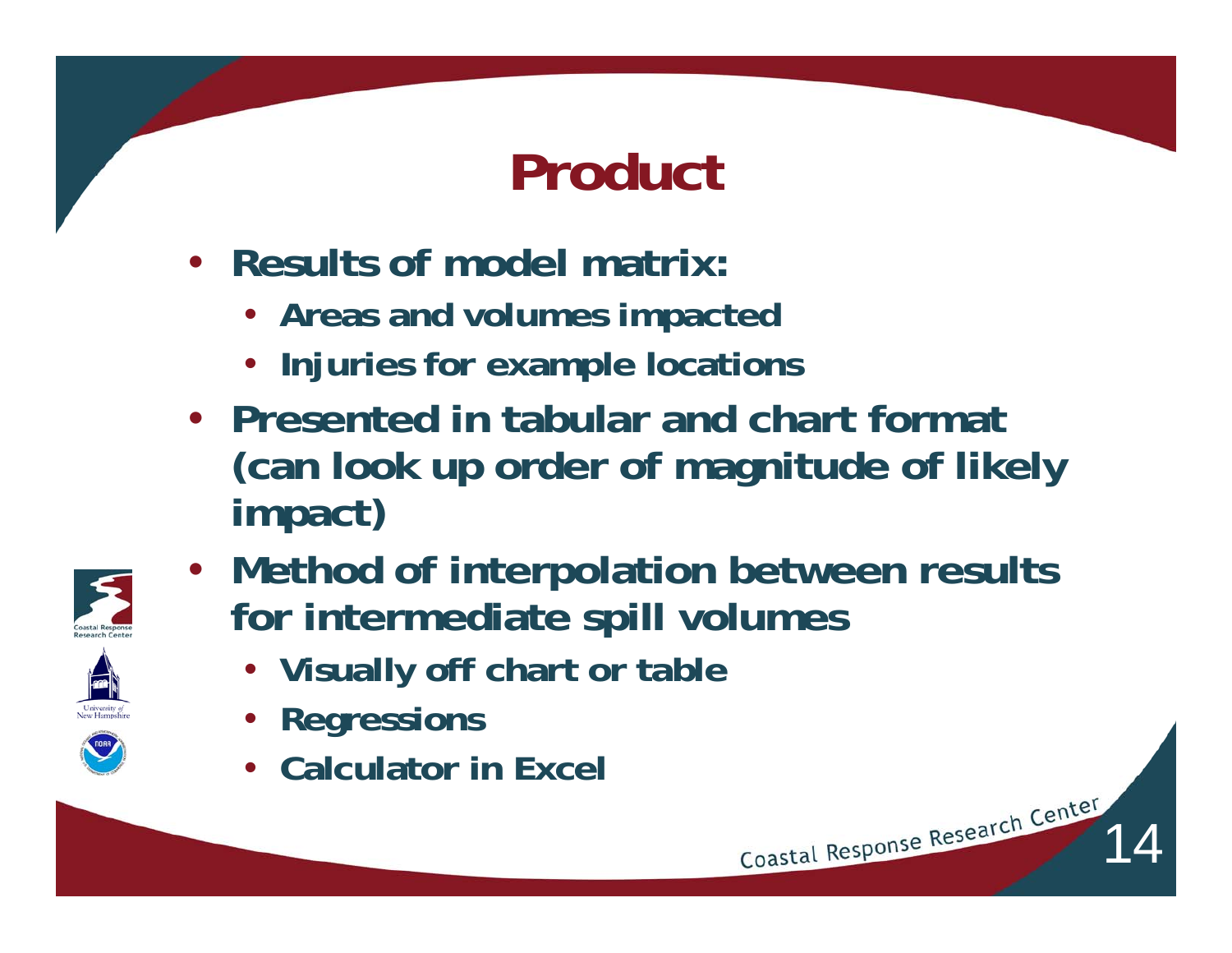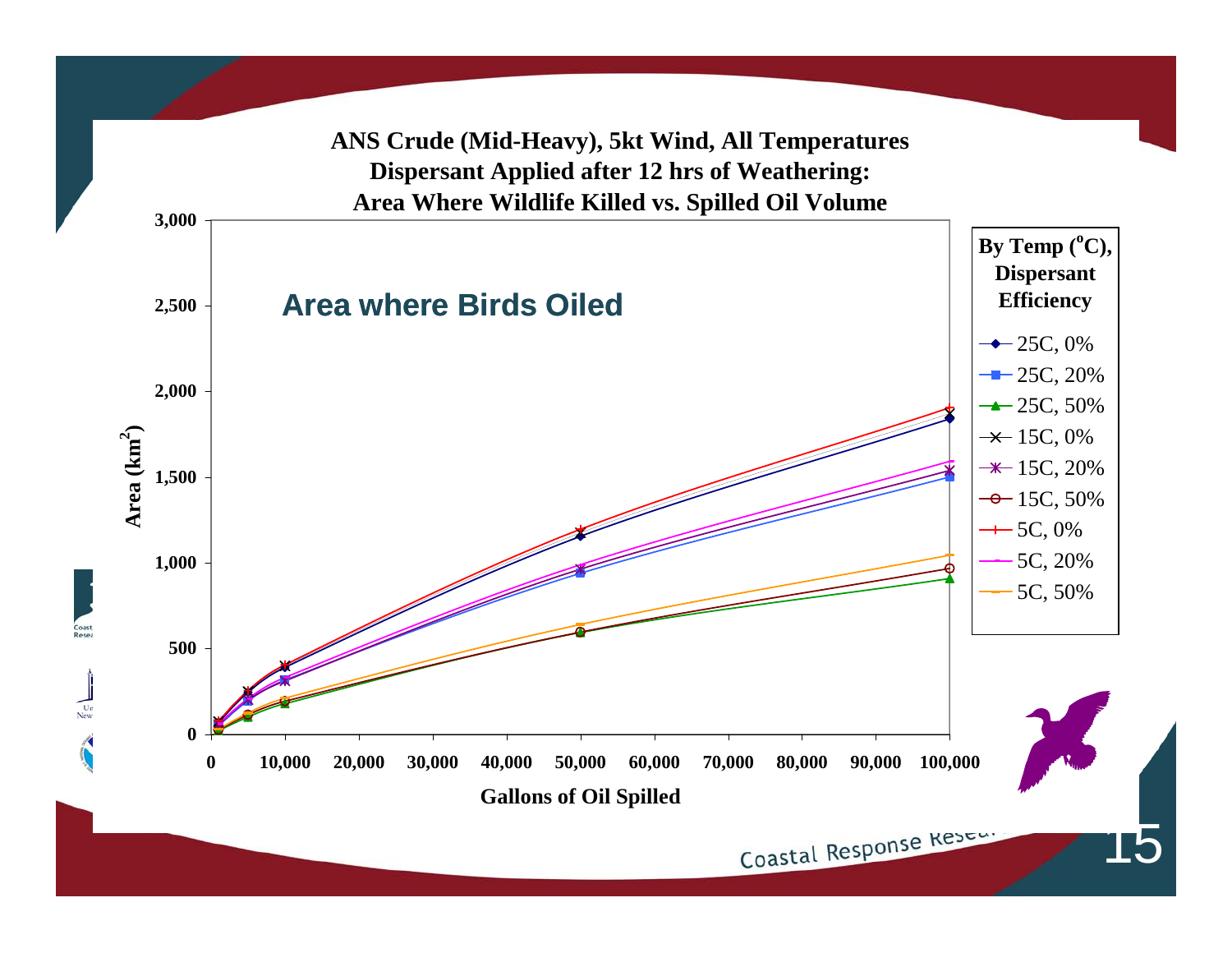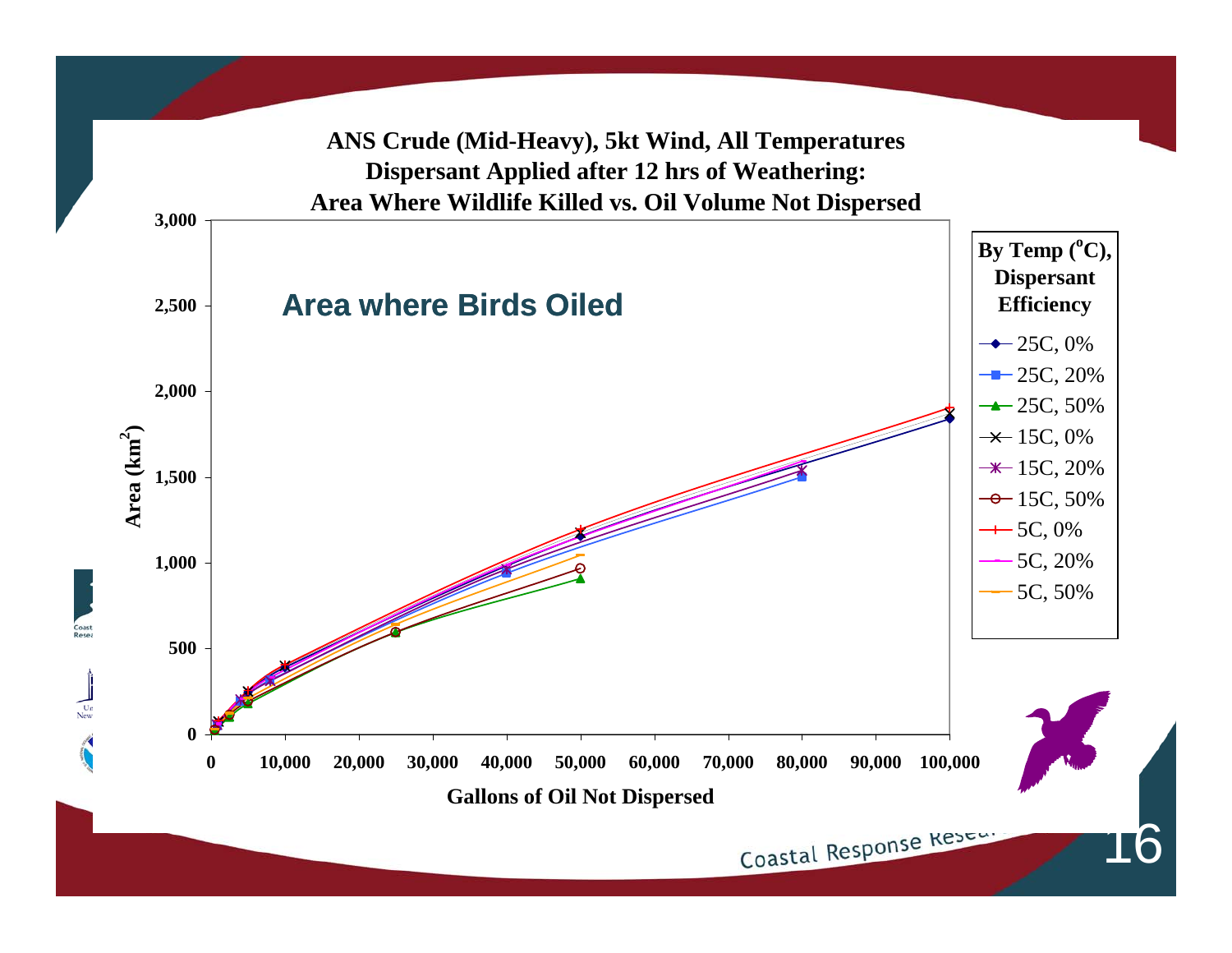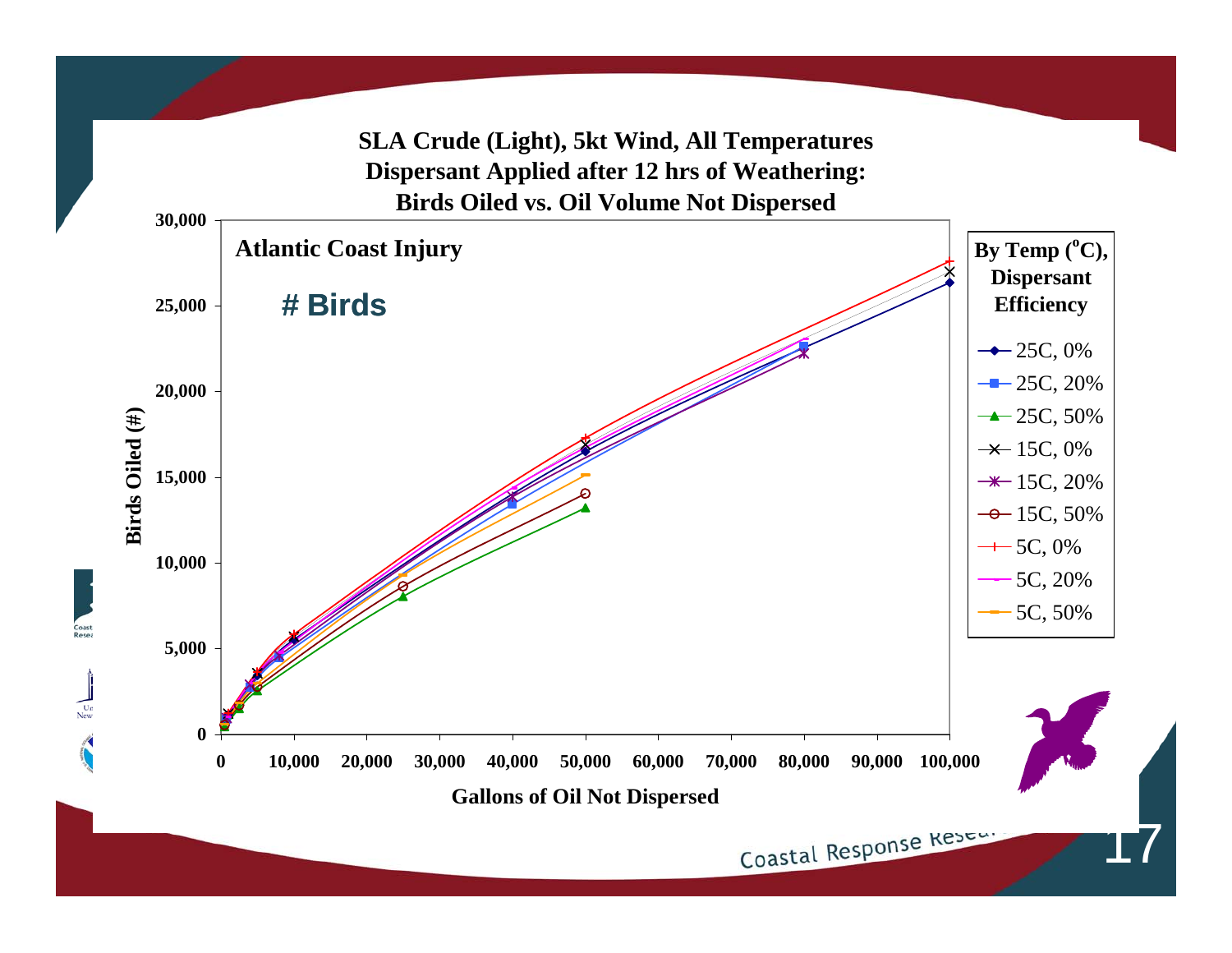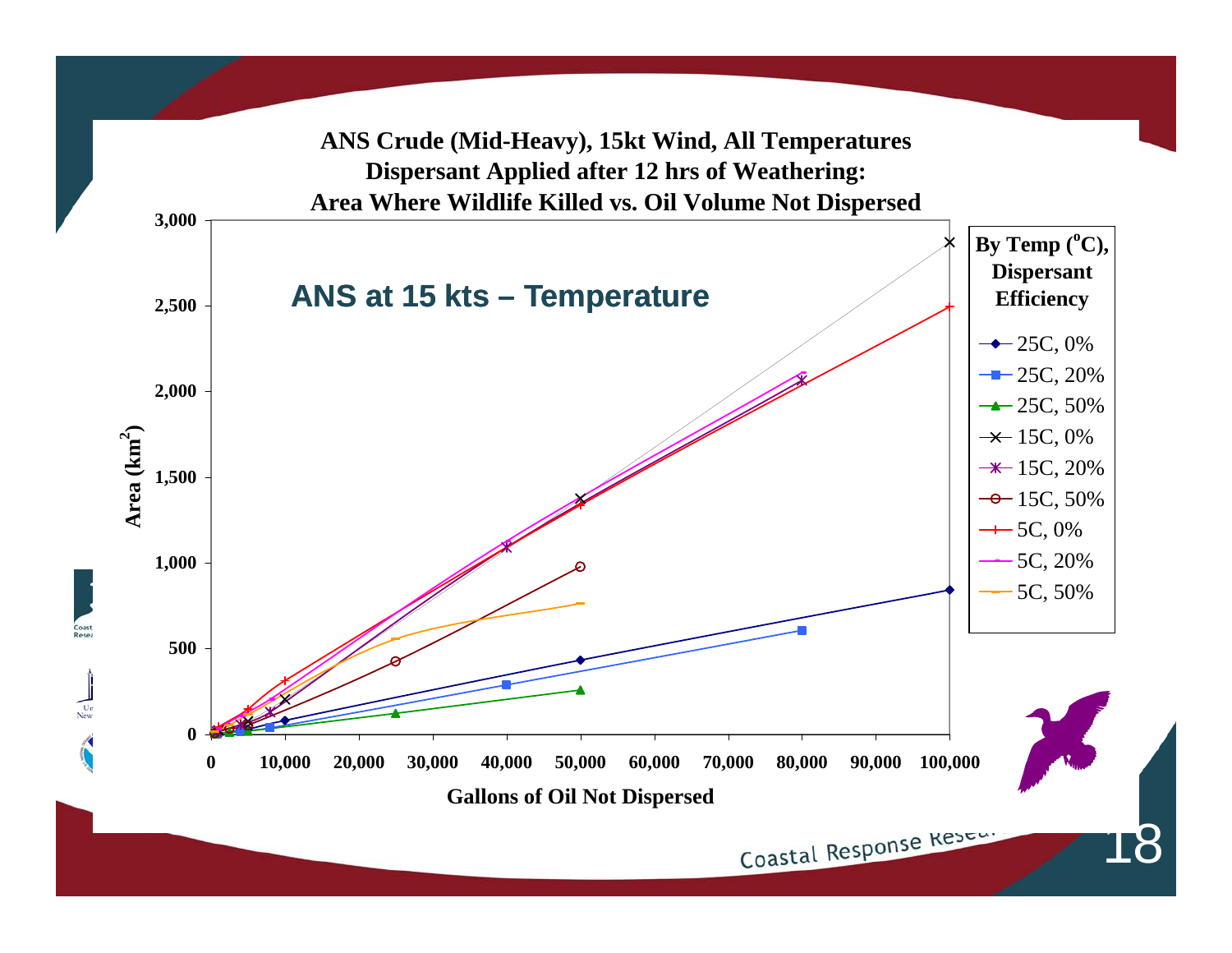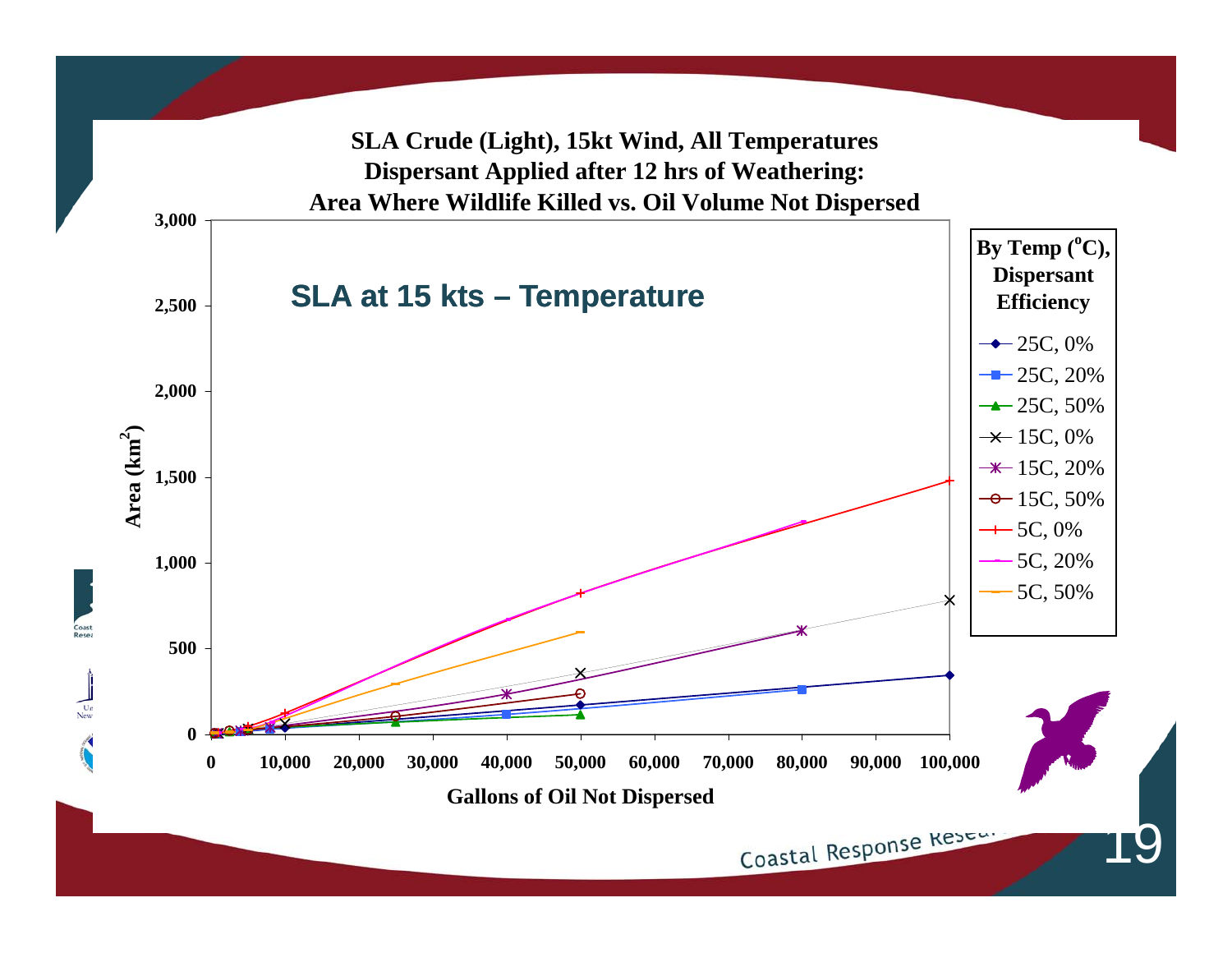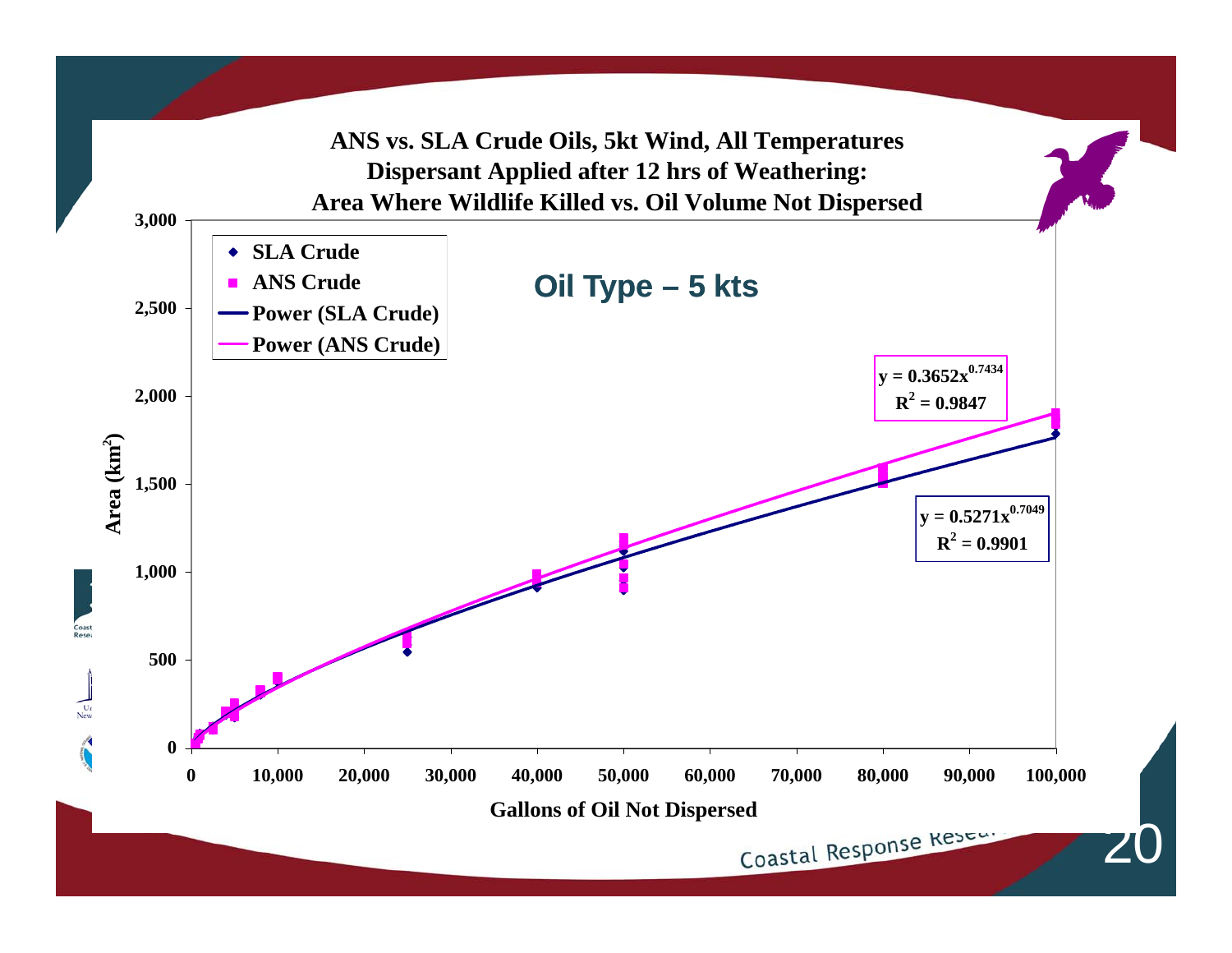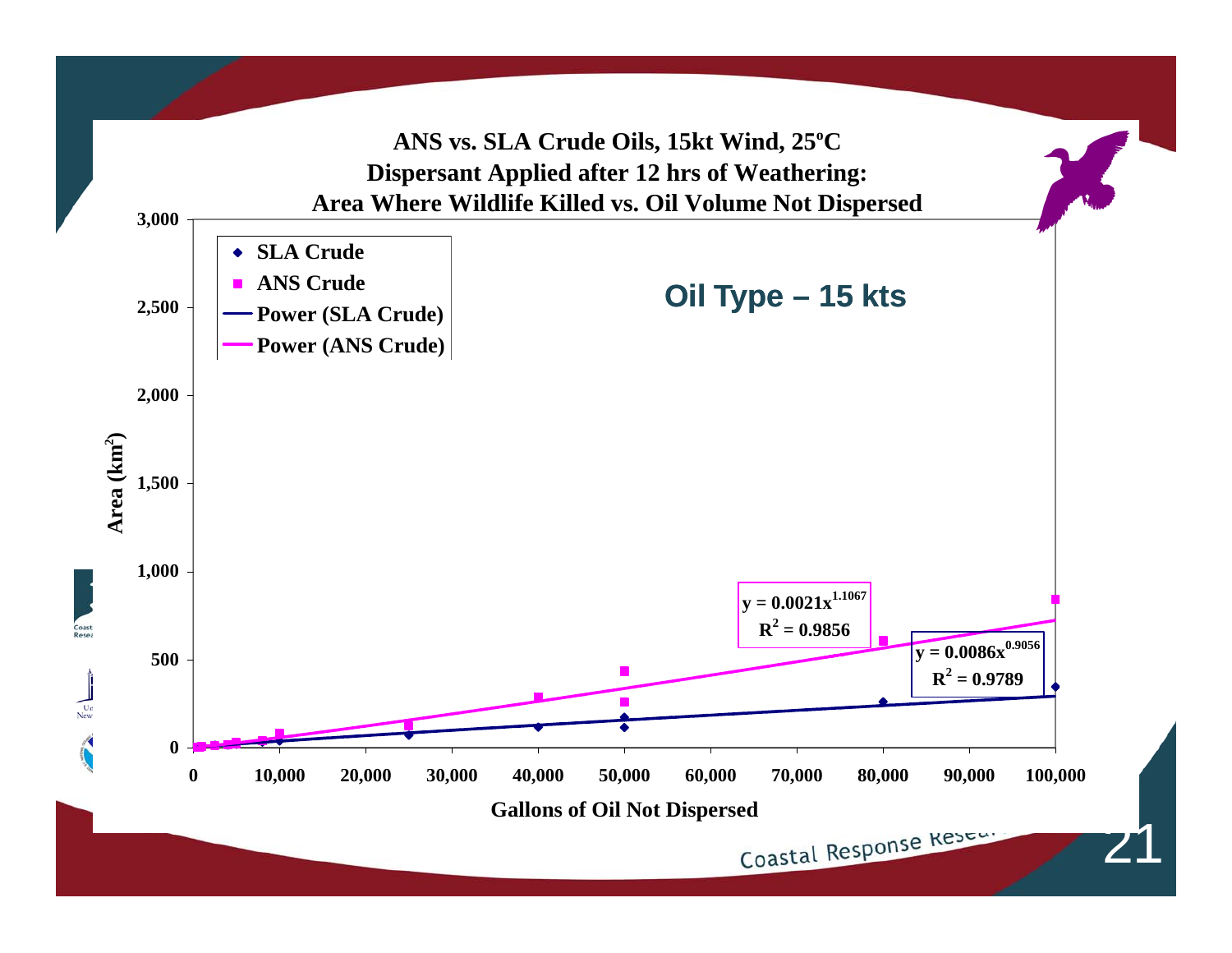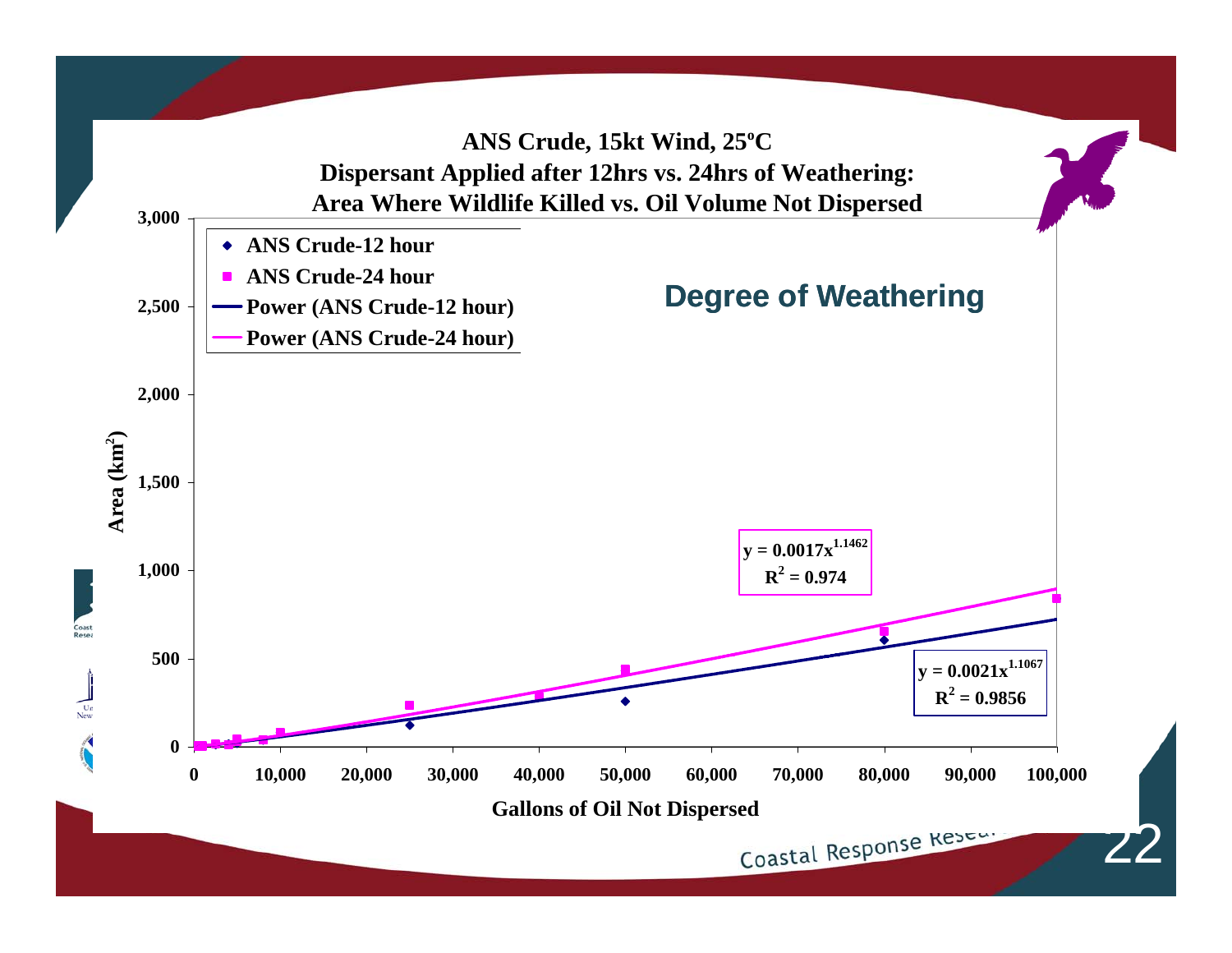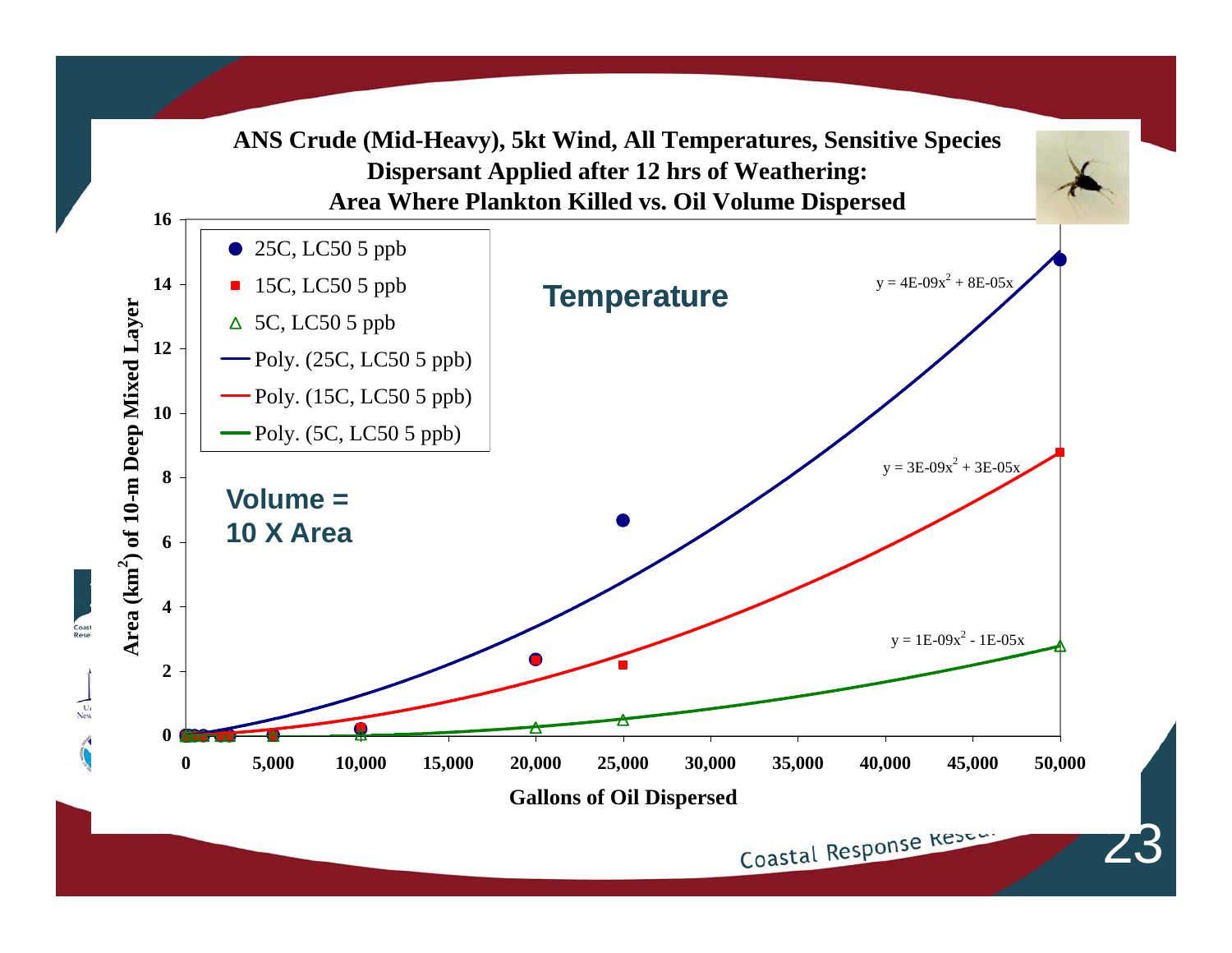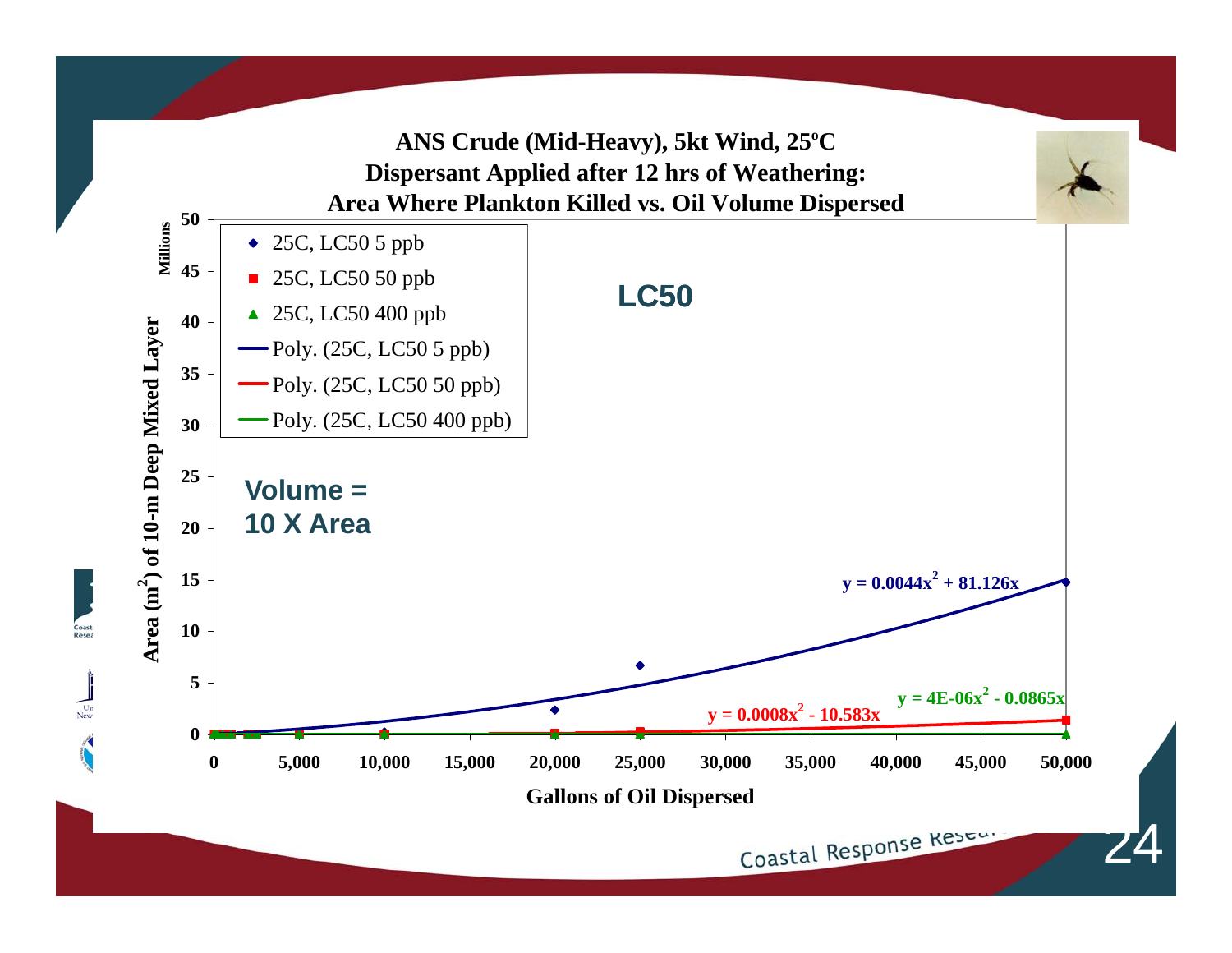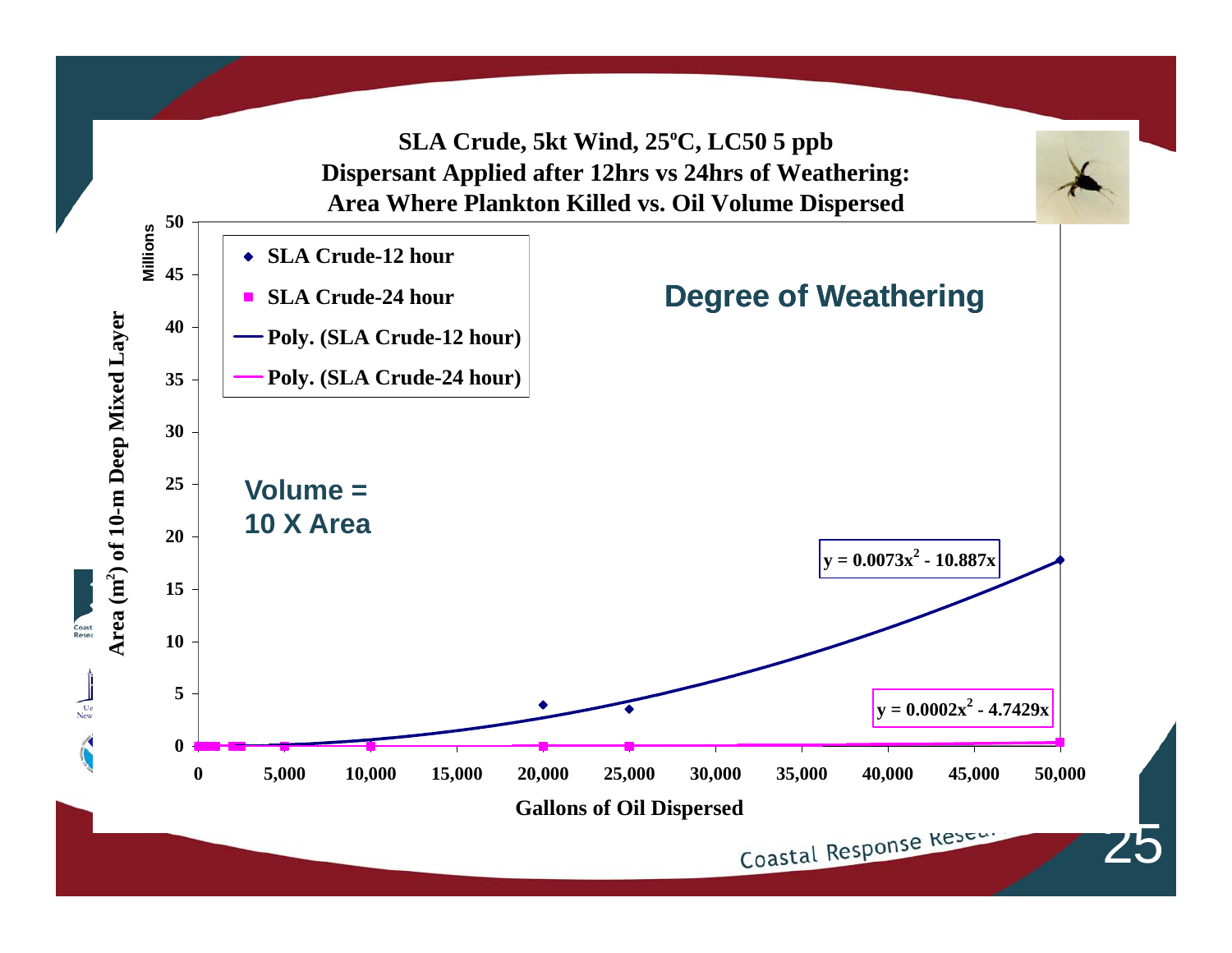## **Spreadsheet-Calculator for Looking Up and Interpolating Results**

**User selects closest:** 

- •**Oil type**
- **•** Wind speed •
- •**Hours Oil Weathered**
- •**Temperature**
- •**LC50 (fish/invert.)**
- •**Biological Database**

**Impact Indices Calculated:**

- • **Area (km2) where wildlife would be oiled**
- •**Total # Birds Oiled**
- • **Equivalent volume (m3) where 100% killed**
- • **Equivalent area (km2) where 100% killed**



- •**Direct kill (kg)**
- •**Production foregone (kg)**

Coastal Response Research Center

•**Total biomass lost (kg)**





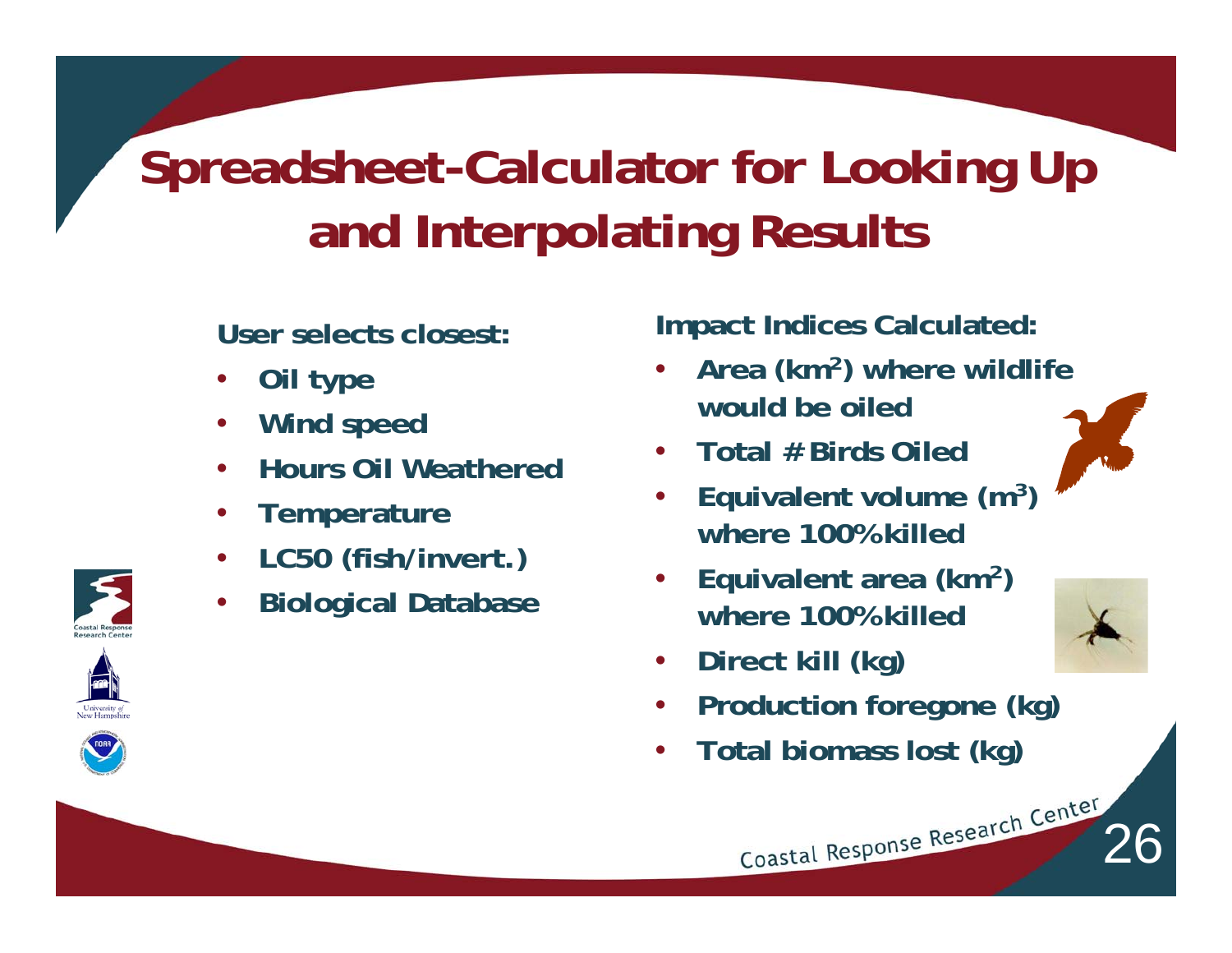**Injury Trade-Offs: Effect of Dispersant Applied after 12 hrs of Weathering** ANS Crude (Mid-Heavy), 5 kt Wind,  $25^{\circ}$ C, LC50 = 5 pppb

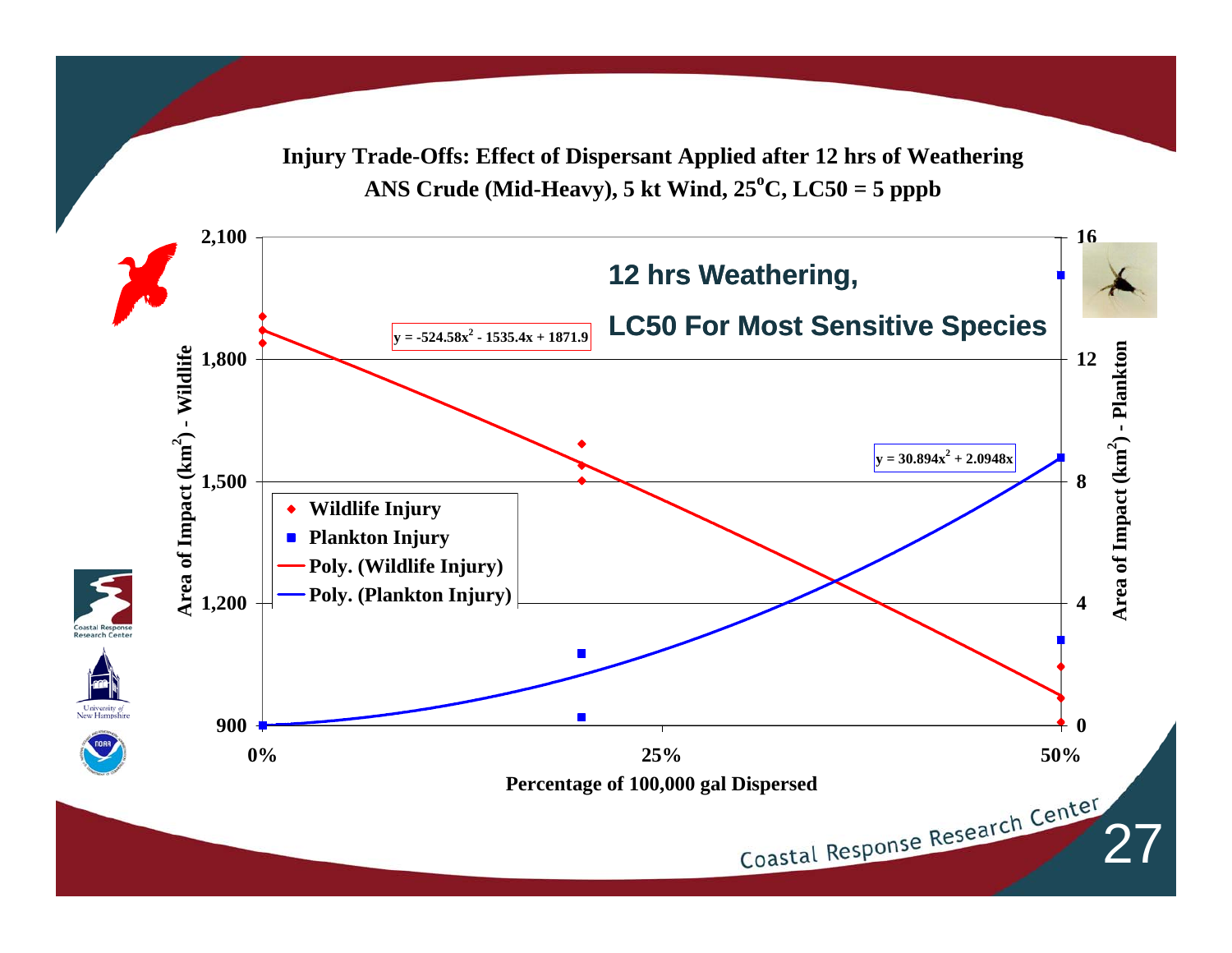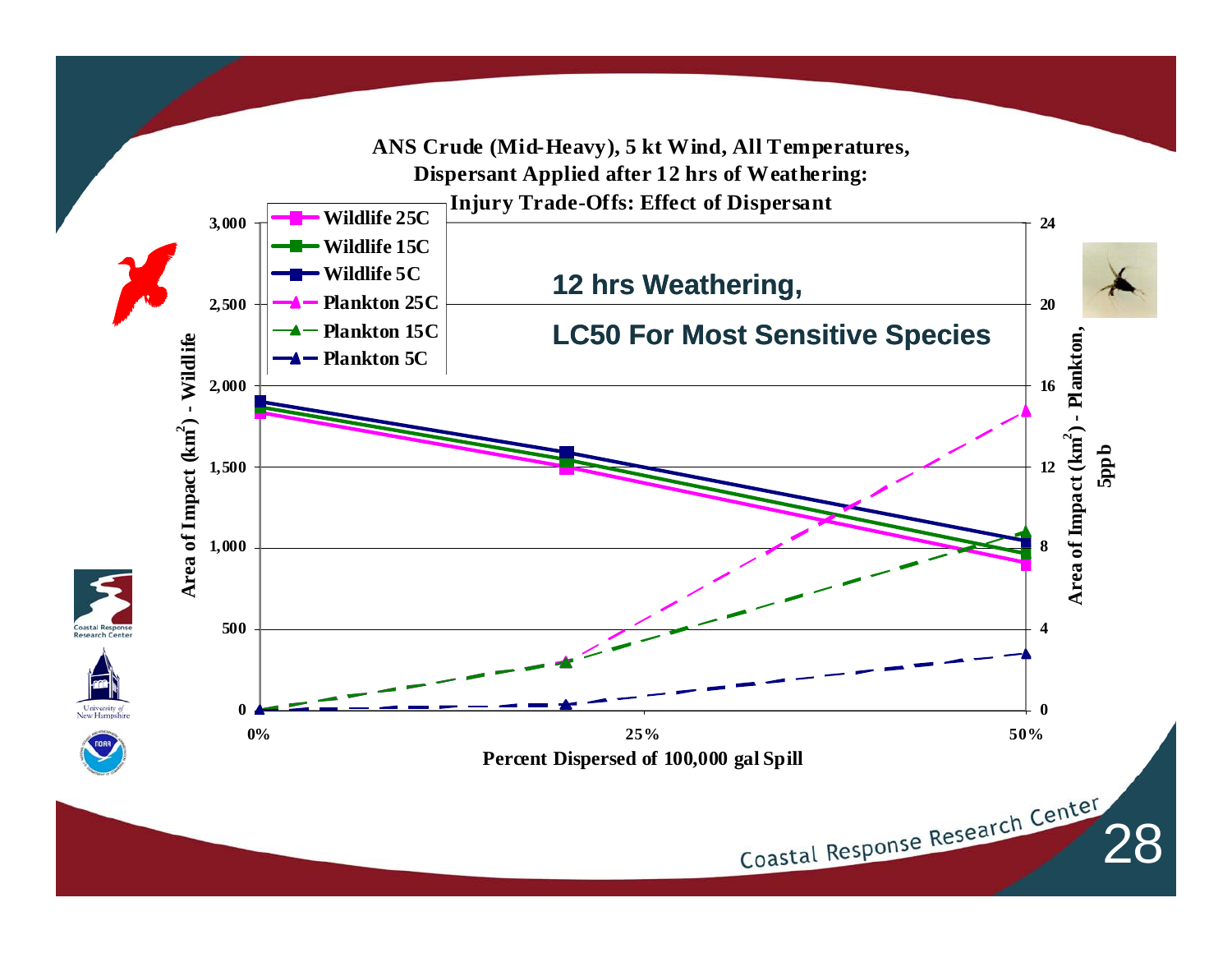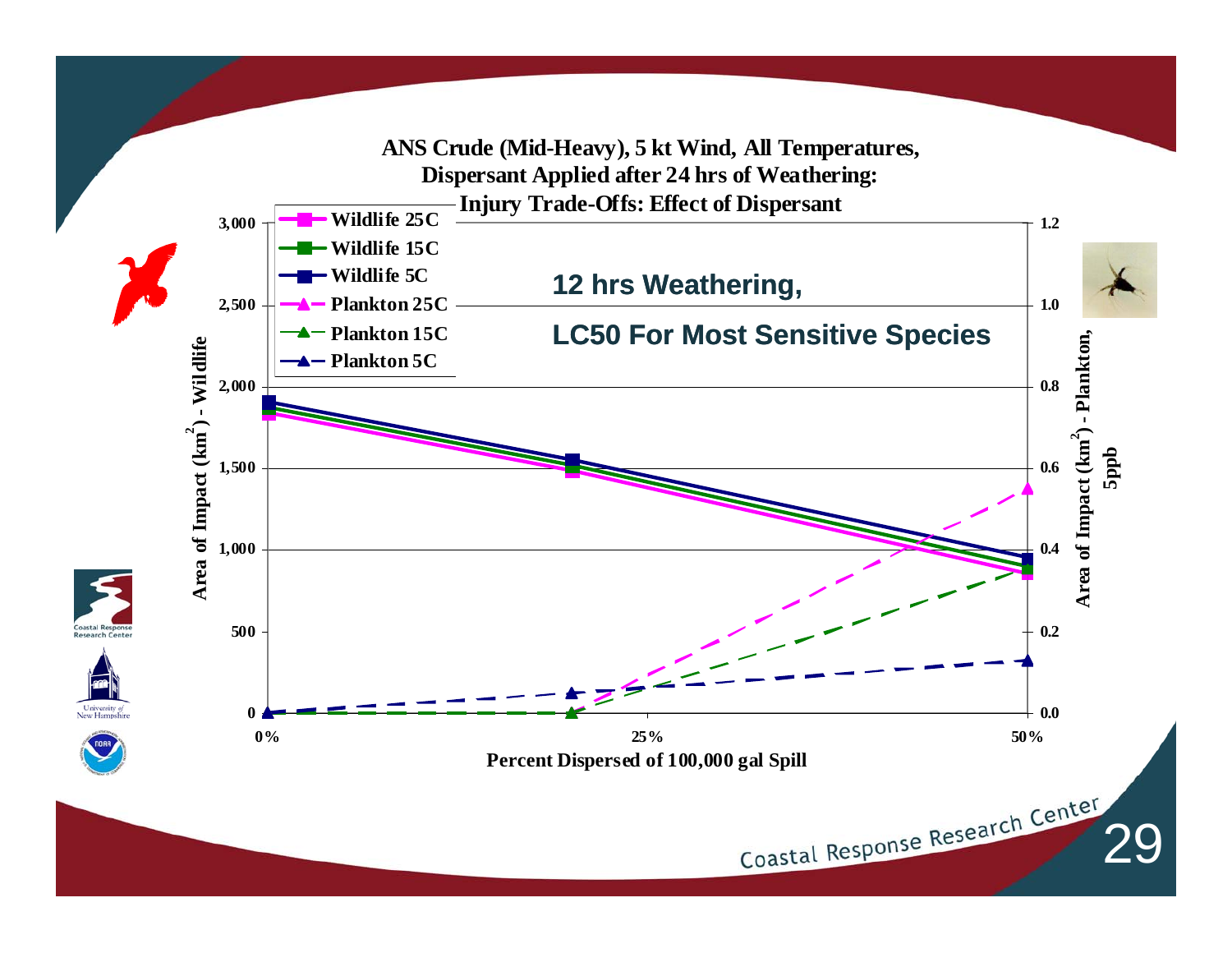#### **Conclusions**

- $\bullet$  **Excel spreadsheet calculator**
	- •**Easy to use, obtain results quickly**
	- •**Freely Available**



- • **Results useful as guidance for dispersant decision-making**
- • **Results of dispersant tradeoffs**
	- •**Dispersant use reduces wildlife and shoreline impacts**
	- • **Do not have large impact to fish and invertebrates if:**
		- **Realistic smaller dispersed oil volumes considered**
		- **Oil dispersed after weathering removes toxicity**